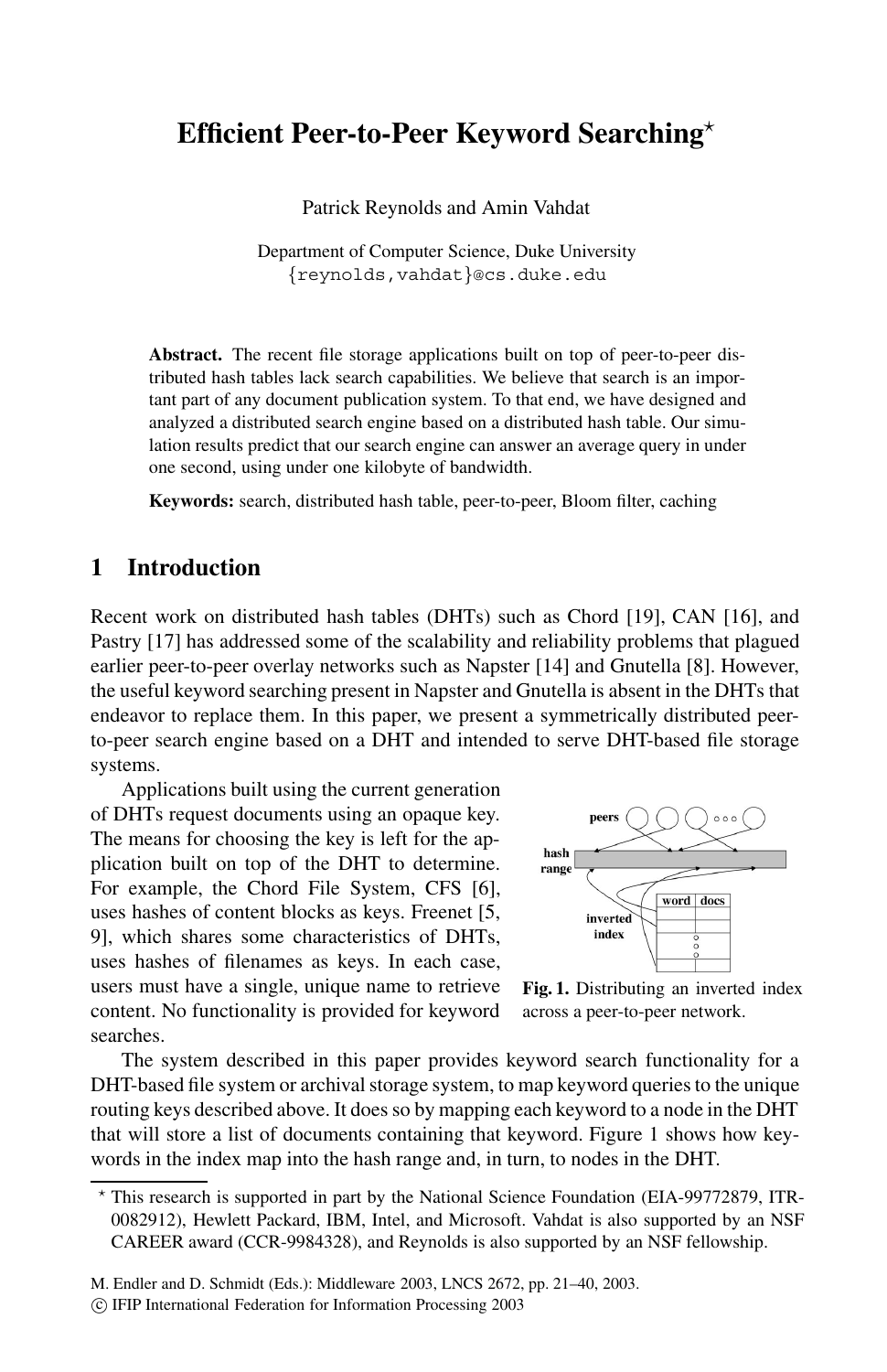We believe that end-user latency is the most important performance metric for a search engine. Most end-user latency in a distributed search engine comes from network transfer times. Thus, minimizing the number of bytes sent and the number of times they are sent is crucial. Both bytes and hops are easy to minimize for queries that can be answered by a single host. Most queries, however, contain several keywords and must be answered by several cooperating hosts. Using a trace of 99,405 queries sent through the IRCache proxy system to Web search engines during a



**Fig. 2.** Number of keywords per search operation in the IRCache for a ten-day period in January 2002.

ten-day period in January 2002, we determined that 71.5% of queries contain two or more keywords. The entire distribution of keywords per query is shown in Figure 2. Because multiple-keyword queries dominate the search workload, optimizing them is important for end-user performance. This paper focuses on minimizing network traffic for multiple-keyword queries.

## **1.1 Non-goals**

One extremely useful feature of distributed hash tables is that they provide a simple service model that hides request routing, churn costs, load balancing, and unavailability. Most DHTs route requests to nodes that can serve them in expected  $O(\lg n)$  steps, for networks of *n* hosts. They keep churn costs  $[11]$  – the costs associated with managing node joins and departures – logarithmic with the size of the network. Using consistent hashing [10] they divide load roughly evenly among available hosts. Finally, they perform replication to ensure availability even when individual nodes fail. Our design uses a DHT as its base; thus, it does not directly address these issues.

## **1.2 Overview**

This paper describes our search model, design, and simulation experiments as follows. In Section 2 we describe several aspects of the peer-to-peer search problem space, along with the parts of the problem space we chose to explore. Section 3 describes our approach to performing peer-to-peer searches efficiently. Section 4 details our simulation environment, and Section 5 describes the simulation results. We present related work in Section 6 and conclude in Section 7.

# **2 System Model**

Fundamentally, search is the task of associating keywords with document identifiers and later retrieving document identifiers that match combinations of keywords. Most text searching systems use inverted indices, which map each word found in any document to a list of the documents in which the word appears. Beyond this simple description, many design trade-offs exist. How will the index be partitioned, if at all? Should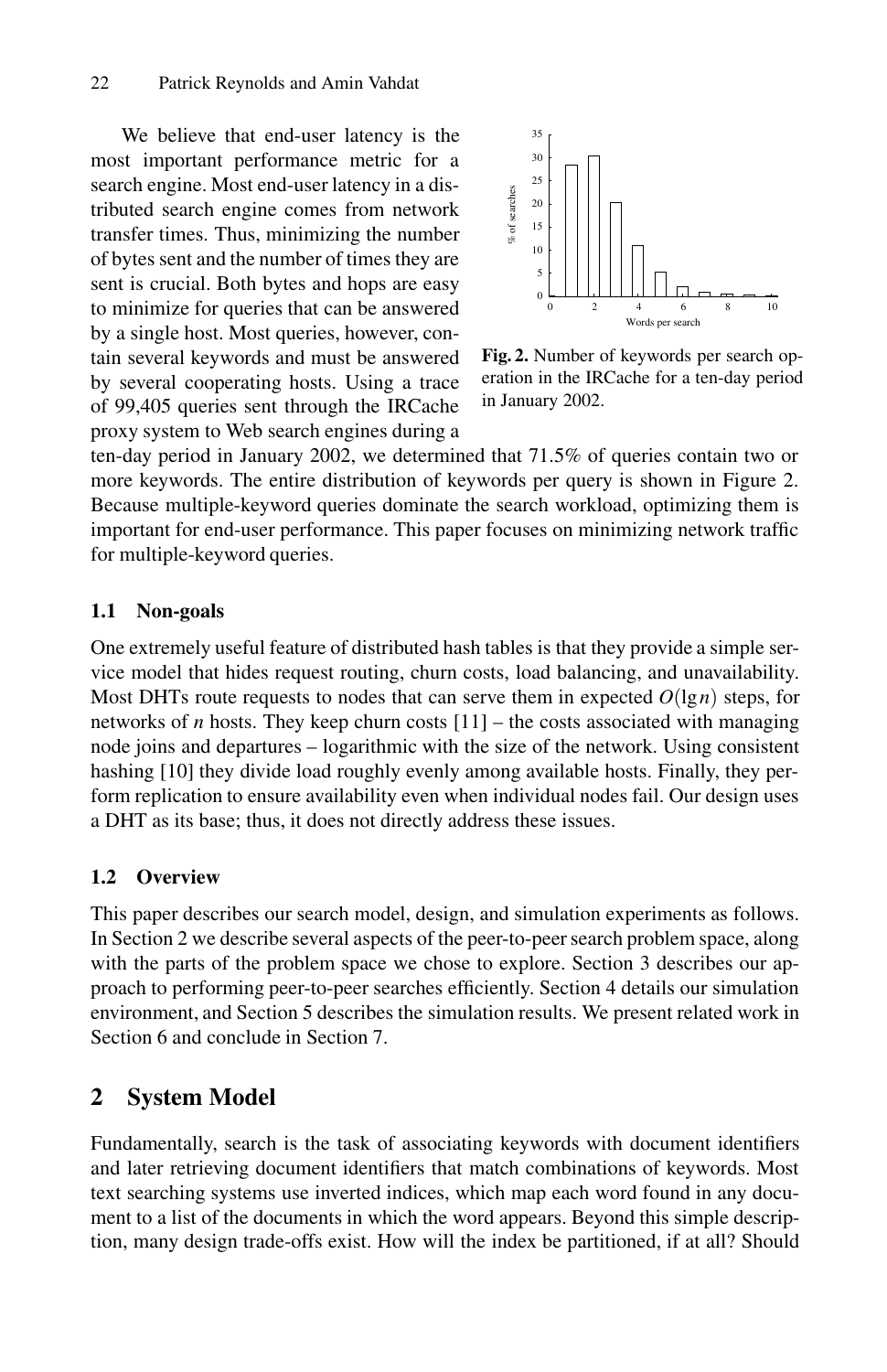

**Fig. 3.** A horizontally partitioned index stores part of every keyword match-list on each node, often divided by document identifiers. Here we divide the index into document identifiers 1-3, 4-6, and 7-9. A vertically partitioned index assigns each keyword to a single node.

it be distributed, or would a centralized index suffice? In what order will matching documents be listed? How are document changes reflected in the index? We address these questions below.

#### **2.1 Partitioning**

Although a sufficiently small index need not be partitioned at all, our target application is a data set large enough to overwhelm the storage and processing capacities of any single node. Thus, some partitioning scheme is required. There are two straightforward partitioning schemes: horizontal and vertical.

For each keyword an index stores, it must store a match-list of identifiers for all of the documents containing the keyword. A horizontally partitioned index divides this list among several nodes, either sequentially or by partitioning the document identifier space. Google [3] operates in this manner. A vertically partitioned index assigns each keyword, undivided, to a single node. Figure 3 shows a small sample index partitioned horizontally and vertically, with *K1* through *K5* representing keywords and *doc1* through *doc9* representing documents that contain those keywords.

A vertically partitioned index minimizes the cost of searches by ensuring that no more than *k* servers must participate in answering a query containing *k* keywords. A horizontally partitioned index requires that all nodes be contacted, regardless of the number of keywords in the query. However, horizontal indices partitioned by document identifier can insert or update a document at a single node, while vertically partitioned indices require that up to *k* servers participate to insert or update a document with *k* keywords. As long as more servers participate in the overlay than there are keywords associated with an average document, these costs favor vertical partitioning. Furthermore, in file systems, most files change rarely, and those that change often change in bursts and may be removed shortly after creation, allowing us to optimize updates by propagating changes lazily. In archival storage systems, files change rarely if at all. Thus, we believe that queries will outnumber updates for our proposed uses, further increasing the cost advantage for vertically partitioned systems.

Vertically partitioned indices send queries to a constant number of hosts, while horizontally partitioned indices must broadcast queries to all nodes. Thus, the throughput of a vertically partitioned index theoretically grows linearly as more nodes are added.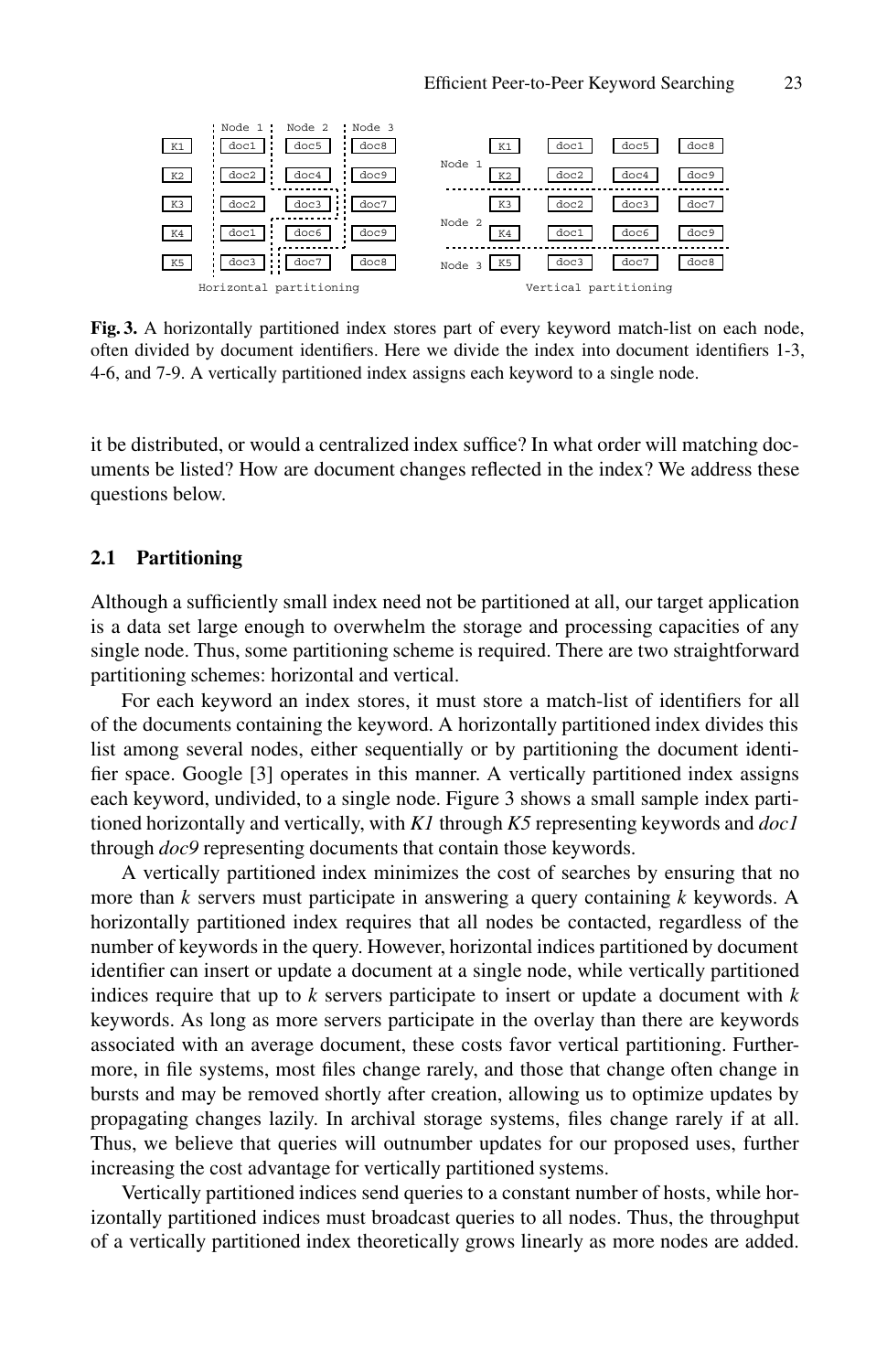Query throughput in a horizontally partitioned index does not benefit at all from additional nodes. Thus, we chose vertical partitioning for our search engine.

## **2.2 Centralized or Distributed Organization**

Google has had great success providing centralized search services for the Web. However, we believe that for peer-to-peer file systems and archival storage networks, a distributed search service is better than a centralized one. First, centralized systems provide a single point of failure. Failures may be network outages; denial-of-service attacks, as plagued several Web sites in February of 2000; or censorship by domestic or foreign authorities. In all such cases, a replicated distributed system may be more robust. Second, many uses of peer-to-peer distributed systems depend on users voluntarily contributing computing resources. A centralized search engine would concentrate both load and trust on a small number of hosts, which is impractical if those hosts are voluntarily contributed by end users.

Both centralized and distributed search systems benefit from replication. Replication improves availability and throughput in exchange for additional hardware and update costs. A distributed search engine benefits more from replication, however, because replicas are less susceptible to correlated failures such as attacks or network outages. Distributed replicas may also allow nodes closer to each other or to the client to respond to queries, reducing latency and network traffic.

## **2.3 Ranking of Results**

One important feature of search engines is the order in which results are presented to the user. Many documents may match a given set of keywords, but some may be more useful to the end user than others. Google's PageRank algorithm [15] has successfully exploited the hyperlinked nature of the Web to give high scores to pages linked to by other pages with high scores. Several search engines have successfully used words' proximity to each other or to the beginning of the page to rank results. Peer-to-peer systems lack the linking structure necessary for PageRank but may be able to take advantage of word position or proximity heuristics. We will discuss specific interactions between ranking techniques and our design in Section 3.5 after we have presented the design.

## **2.4 Update Discovery**

A search engine must discover new, removed, or modified documents. Web search engines have traditionally relied on enumerating the entire Web using crawlers, which results in either lag or inefficiency if the frequency of crawling differs from the frequency of updates for a given page. Popular file-sharing systems use a "push" model for updates instead: clients that have new or modified content notify servers directly. Even with pushed updates, the process of determining keywords and reporting them to server should occur automatically to ensure uniformity.

The Web could support either crawled or pushed updates. Crawled updates are currently the norm. Peer-to-peer services may lack hyperlinks or any other mechanism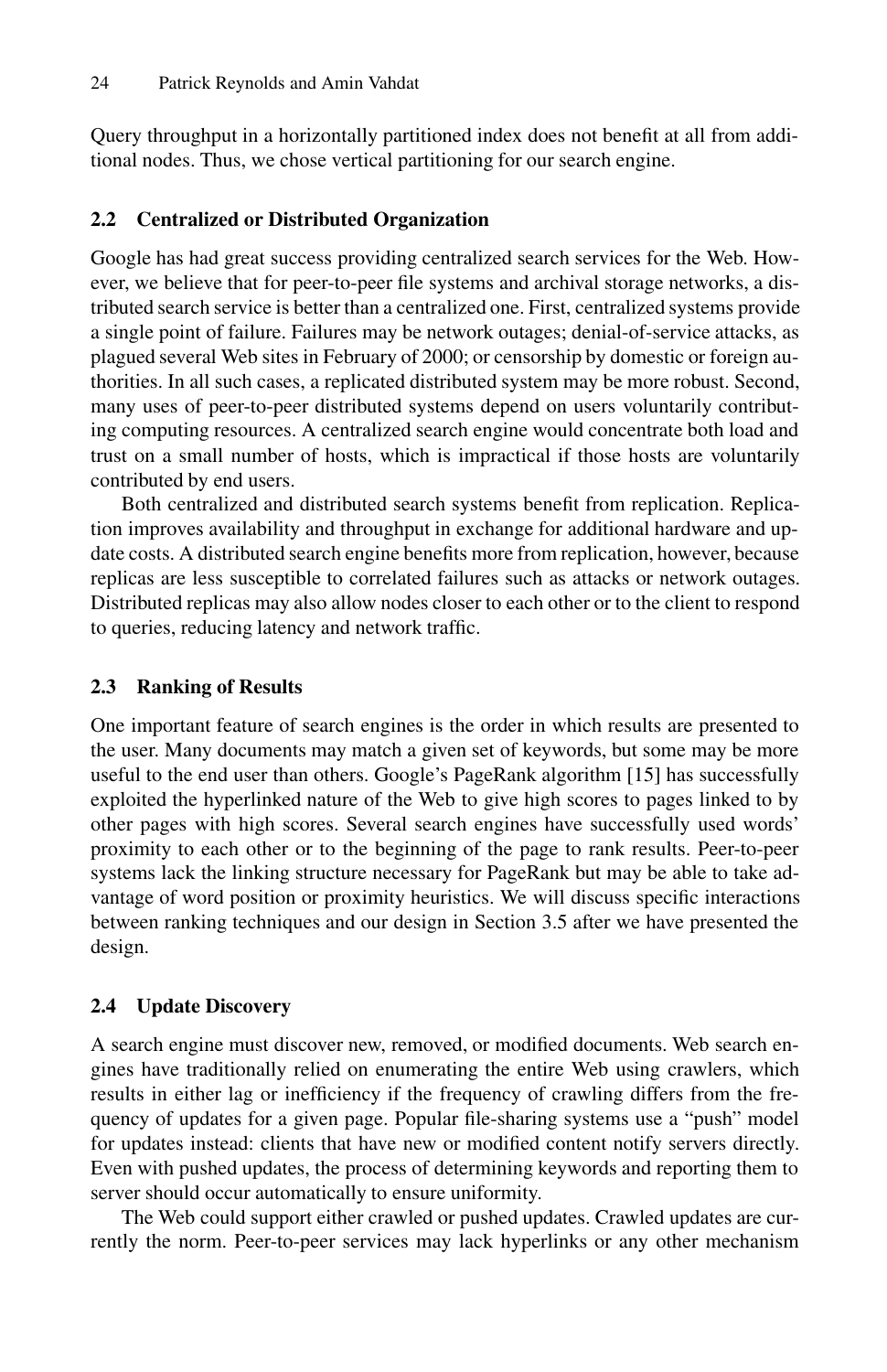for enumeration, leaving them dependent on pushed updates. We believe that pushed updates are superior because they promote both efficiency and currency of index information.

#### **2.5 Placement**

All storage systems need techniques for placing and finding content. Distributed search systems additionally need techniques for placing index partitions. We use a DHT to map keywords to nodes for the index, and we claim that the placement of content is an orthogonal problem. There is little or no benefit to placing documents and their keywords in the same place. First, very few documents indicated as results for a search are later retrieved; thus, most locality would be wasted. Second, there is no overlap between an index entry and the document it indicates; both still must be retrieved and sent over the network. A search engine is a layer of indirection. It is expected that documents and their keywords may appear in unrelated locations.

### **3 Efficient Support for Peer-to-Peer Search**

In the previous section, we discussed the architecture and potential benefits of a fully distributed peer-to-peer search infrastructure. The primary contribution of this work is to demonstrate the feasibility of this approach with respect to individual end user requests. Conducting a search for a single keyword consists of looking up the keyword's mapping in the index to reveal all of the documents containing that keyword. This involves contacting a single remote server, an operation with network costs comparable to accessing a traditional search service. A boolean "AND" search consists of looking up the sets for each keyword and returning the intersection. As with traditional search engines, we return a small subset of the matching documents. This operation requires contacting multiple peers across the wide area, and the requisite intersection operation across the sets returned by each peer can become prohibitively expensive, both in terms of consumed network bandwidth and the latency incurred from transmitting this data across the wide area.

Consider the example in Figure 4(a), which shows a simple network with servers *s <sup>A</sup>* and  $s_B$ . Server  $s_A$  contains the set of documents *A* for a given keyword  $k_A$ , and server  $s_B$  contains the set of documents *B* for another keyword  $k_B$ . |*A*| and |*B*| are the number of documents containing  $k_A$  and  $k_B$ , respectively.  $A \cap B$  is the set of all documents containing both  $k_A$  and  $k_B$ .

The primary challenge in performing efficient keyword searches in a distributed inverted index is limiting the amount of bandwidth used for multiple-keyword searches. The naive approach, shown in Figure 4(a), consists of the first server, *s <sup>A</sup>*, sending its entire set of matching document IDs, A, to the second server,  $s_B$ , so that  $s_B$  can calculate *A*∩*B* and send the results to the client. This is wasteful because the intersection, *A*∩*B*, is likely to be far smaller than *A*, resulting in most of the information in *A* getting discarded at *s<sub>B</sub>*. Furthermore, the size of *A* (i.e., the number of occurrences of the keyword  $k_A$ ) scales roughly with the number of documents in the system. Thus, the cost of naive search operations grows linearly with the number of documents in the system. We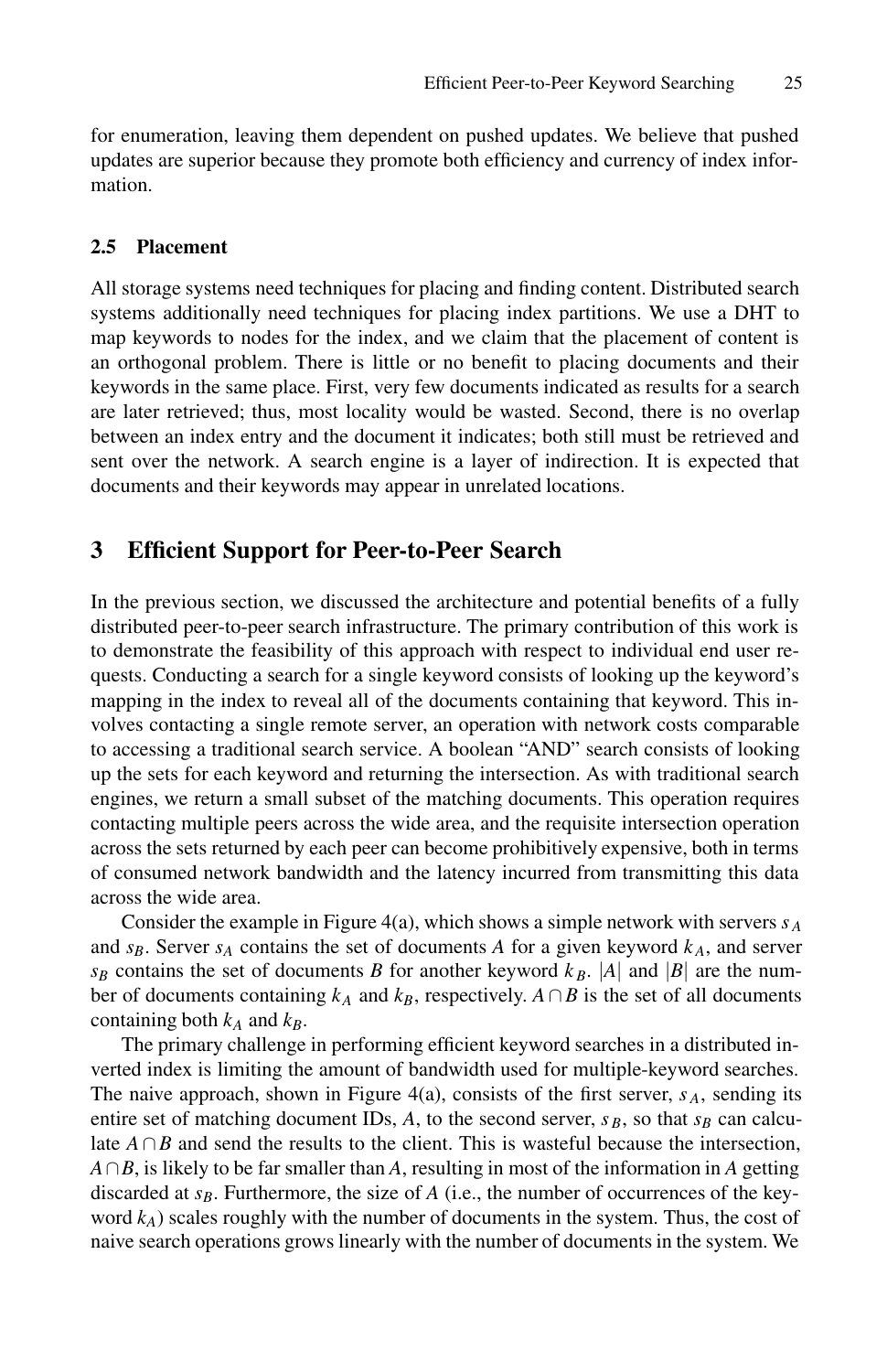



(a) A simple approach to "AND" queries. Each server stores a list of document IDs corresponding to one keyword.

(b) Bloom filters help reduce the bandwidth requirement of "AND" queries. The gray box represents the Bloom filter  $F(A)$  of the set  $A$ . Note the false positive in the set  $B \cap F(A)$  that server  $s_B$  sends back to server  $s_A$ .

**Fig. 4.** Network architecture and protocol overview.

propose three techniques to limit wasted bandwidth, to ensure scalability, and to reduce end-client latency: Bloom filters, caches, and incremental results. We discuss each of these approaches in turn and present analytical results showing the potential benefits of each technique under a variety of conditions before exploring these tradeoffs in more detail through simulation in Section 5.

#### **3.1 Bloom Filters**

A Bloom filter  $[2, 7, 13]$  is a hash-based data structure that summarizes membership in a set. By sending a Bloom filter based on *A* instead of sending *A* itself, we reduce the amount of communication required for  $s_B$  to determine  $A \cap B$ . The membership test returns false positives with a tunable, predictable probability and never returns false negatives. Thus, the intersection calculated by  $s_B$  will contain all of the true intersection, as well as a few hits that contain only  $k_B$  and not  $k_A$ . The number of false positives falls exponentially as the size of the Bloom filter increases.

Given optimal choice of hash functions, the probability of a false positive is

$$
p_{fp} = .6185^{m/n},\t\t(1)
$$

where *m* is the number of bits in the Bloom filter and *n* is the number of elements in the set [7]. Thus, to maintain a fixed probability of false positives, the size of the Bloom filter must be proportional to the number of elements represented.

Our method for using Bloom filters to determine remote set intersections is shown in Figure 4(b) and proceeds as follows. *A* and *B* are the document sets to intersect, each containing a large number of document IDs for the keywords  $k_A$  and  $k_B$ , respectively.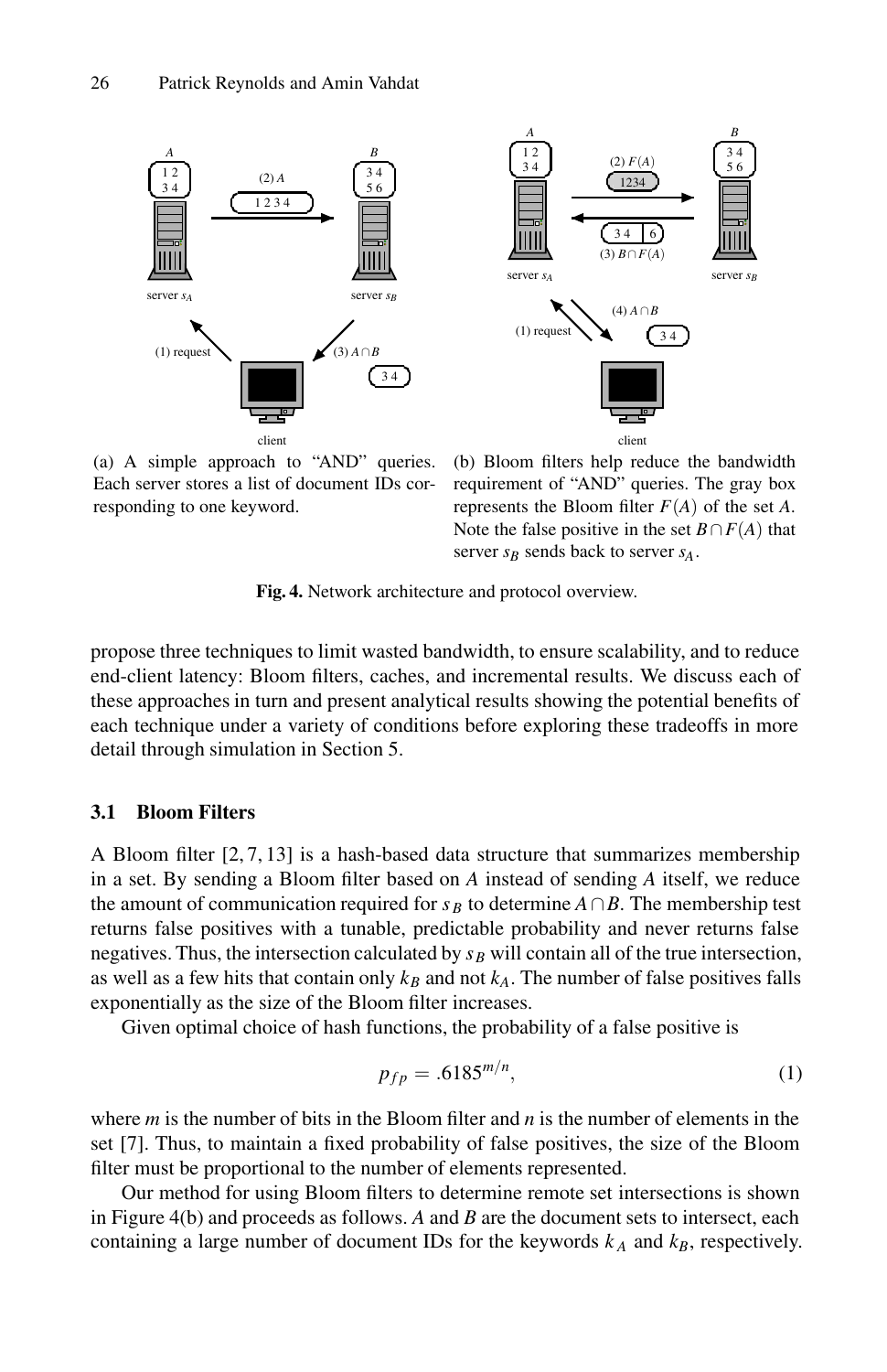The client wishes to retrieve the intersection  $A \cap B$ . Server  $s_A$  sends a Bloom filter  $F(A)$ of set *A* to server  $s_B$ . Server  $s_B$  tests each member of set *B* for membership in  $F(A)$ . Server  $s_B$  sends the matching elements,  $B \cap F(A)$ , back to server  $s_A$ , along with some textual context for each match. Server  $s_A$  removes the false positives from  $s_B$ 's results by calculating  $A \cap (B \cap F(A))$ , which is equivalent to  $A \cap B$ .

False positives in  $B \cap F(A)$  do not affect the correctness of the final intersection but do waste bandwidth. They are eliminated in the final step, when  $s_A$  intersects  $B \cap F(A)$ against *A*.

It is also possible to send  $B \cap F(A)$  directly from  $s_B$  to the client rather than first sending it to *sA* and removing the false positives. Doing so eliminates the smaller transfer and its associated latency at the expense of correctness. Given reasonable values for  $|A|$ ,  $|B|$ , the size of each document record, and the cache hit rate (see Section 3.2), the false-positive rate may be as high as 0.05 or as low as 0.00003. This means that  $B \cap F(A)$  will have from 0.00003|*B*| to 0.05|*B*| extra elements that do not contain  $k_A$ . For example, if 5% of the elements of *B* actually contain  $k_A$ , then returning the rough intersection  $B \cap F(A)$  to the client results in between  $\frac{0.00003|B|}{(0.05+0.00003)|B|} = 0.06\%$ and  $\frac{0.05|B|}{(0.05+0.05)|B|} = 50\%$  of the results being incorrect and not actually containing  $k_A$ , where each expression represents the ratio of the number of false positives to the total number of elements in  $B \cap F(A)$ . The decision to use this optimization is made at run time, when the parameters are known and  $p_{fp}$  can be predicted. Server  $s_A$  may choose an *m* value slightly larger than optimal to reduce  $p_{fp}$  and improve the likelihood that  $s_B$ can return *B*∩*F*(*A*) directly to the client.

The total number of bits sent during the exchange shown in Figure  $4(b)$  is  $m +$  $p_{fp}|B|j + |A \cap B|j$ , where *j* is the number of bits in each document identifier. For this paper, we assume that document identifiers are 128-bit hashes of document contents; thus, *j* is 128. The final term,  $|A \cap B|$  *j*, is the size of the intersection itself. It can be ignored in our optimization, because it represents the resulting intersection, which must be sent regardless of our choice of algorithm.

The resulting total number of excess bits sent (i.e., excluding the intersection itself) is

$$
m+p_{fp}|B|j.
$$

Substituting for  $p_{fp}$  from Equation 1 yields the total number of excess bits as

$$
m+.6185^{m/|A|}|B|j.\tag{2}
$$

Taking the first derivative with respect to *m* and solving for zero yields an optimal Bloom filter size of

$$
m = |A| \log_{.6185} \left( 2.081 \frac{|A|}{|B|j} \right). \tag{3}
$$

Figure 5(a) shows the minimum number of excess bits sent for three sets of values for |*A*|, |*B*|, and *j*. The optimal *m* for any given |*A*|, |*B*|, and *j* is unique and directly determines the minimum number of excess bits sent. For example, when |*A*| and |*B*| are 10,000 and *j* is 128, *m* is 85,734, and the minimum number of excess bits sent is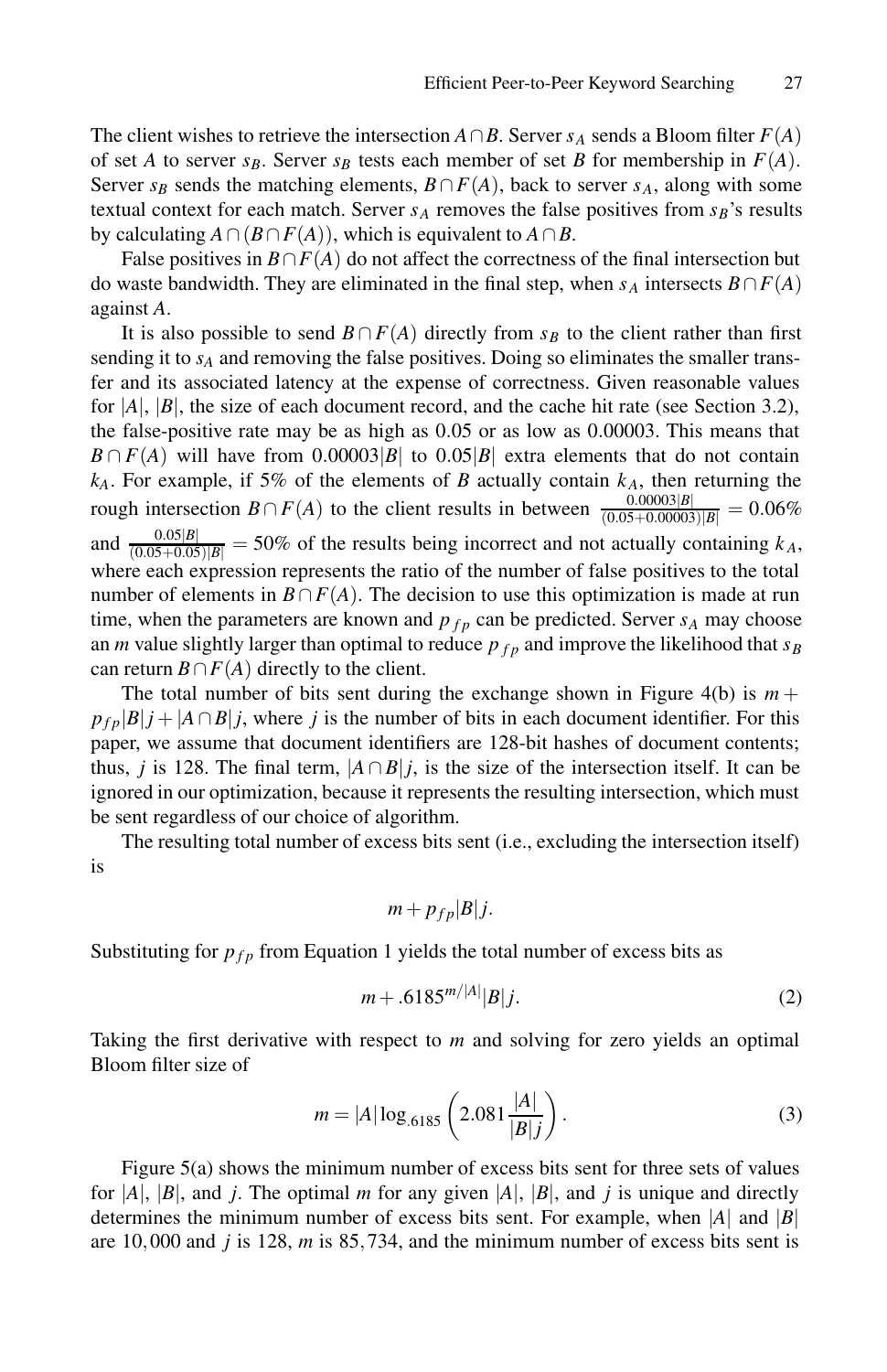

(a) Expected excess bits sent as a function of *m*



**Fig. 5.** Effects of Bloom filter size and cache hit rate.

106,544, representing 12.01 : 1 compression when compared to the cost of sending all 1,280,000 bits (10,000 documents, each with a 128-bit ID) of either *A* or *B*.

As also shown in Figure 5(a), performance is not symmetric when *A* and *B* differ in size. With *j* constant at 128, the minimum number of excess bits for  $|A| = 2,000$  and  $|B| = 10,000$  is 28,008, lower than the minimum number for  $|A| = 10,000$  and  $|B| = 10$ 2,000, which is 73,046. 28,008 bits represents 9.14 : 1 compression when compared with the 256,000 bits needed to send all of *A*. The server with the smaller set should always initiate the transfer.

Our Bloom filter intersection technique can be expanded to arbitrary numbers of keywords. Server  $s_A$  sends  $F(A)$  to server  $s_B$ , which sends  $F(B \cap F(A))$  to  $s_C$ , and so on. The final server, *sz*, sends its intersection back to *s<sub>A</sub>*. Each server that encoded its transmission using a Bloom filter must process the intersection once more to remove any false positives introduced by its filter. Thus, the intersection is sent to each server except  $s<sub>Z</sub>$  a second time. As above, the expected number of excess bits is minimized when  $|A| < |B| < |C| < ... < |Z|$ .

#### **3.2 Caches**

Caching can eliminate the need for  $s_A$  to send *A* or  $F(A)$  if server  $s_B$  already has *A* or  $F(A)$  stored locally. We derive more benefit from caching Bloom filters than from caching entire document match lists because the smaller size of the Bloom representation means that a cache of fixed size can store data for more keywords. The benefit of caching depends on the presence of locality in the list of words searched for by a user population at any given time. To quantify this intuition, we use the same ten-day IRCache trace described in Section 1 to determine word search popularity. There were a total of 251,768 words searched for across the 99,405 searches, 45,344 of them unique. Keyword popularity roughly followed a Zipf distribution, with the most common keyword searched for 4,365 times. The dominance of popular keywords suggests that even a small cache of either the Bloom filter or the actual document list on *A* is likely to produce high hit rates.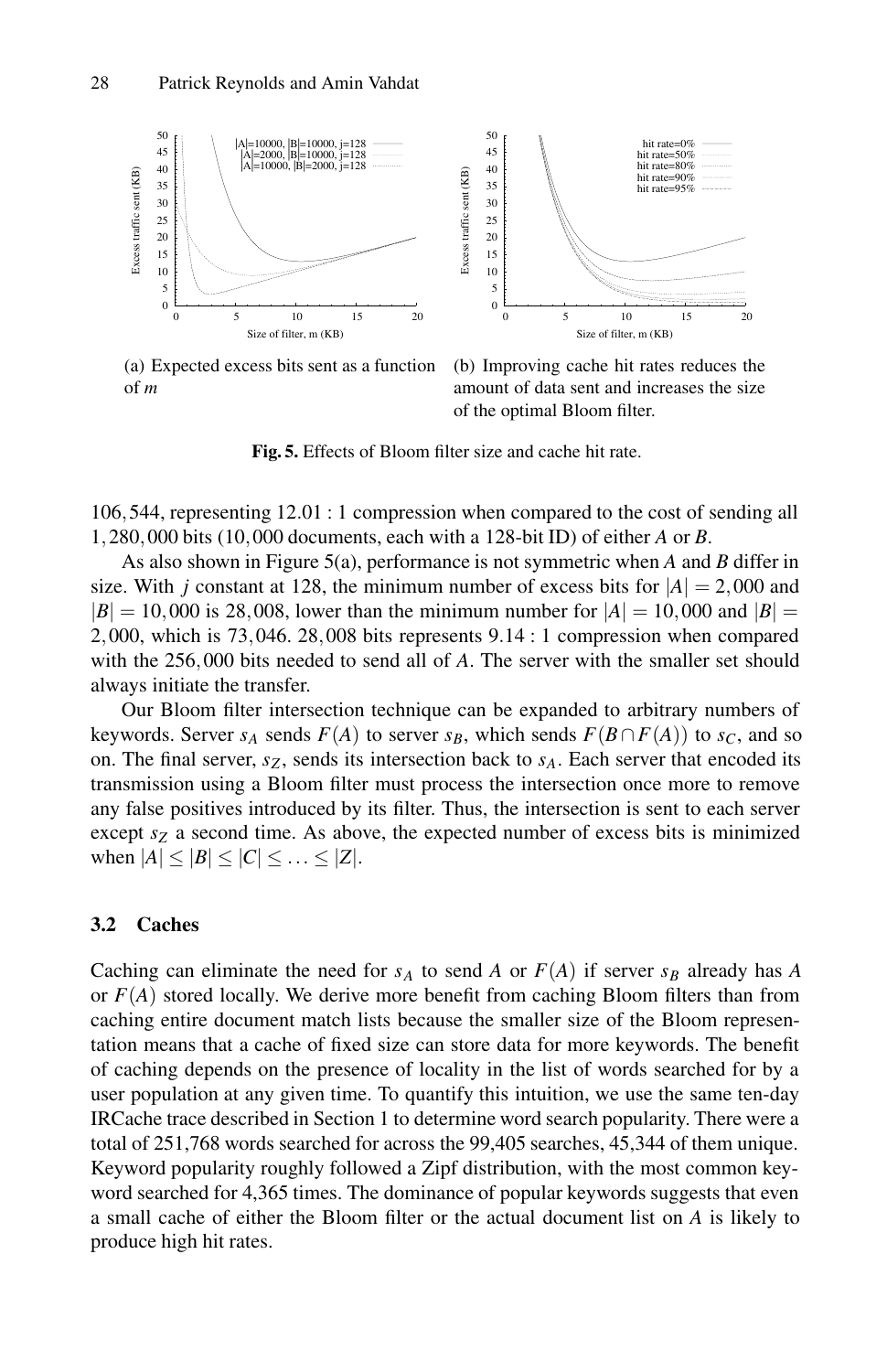When server  $s_B$  already has the Bloom filter  $F(A)$  in its cache, a search operation for the keywords  $k_A$  and  $k_B$  may skip the first step, in which server  $s_A$  sends its Bloom filter to  $s_B$ . On average, a Bloom filter will be in another server's cache with probability *r* equal to the cache hit rate.

The excess bits formula in Equation (2) can be adapted to consider cache hit rate, *r*, as follows:

$$
(1 - r)m + .6185^{m/|A|}|B|j \tag{4}
$$

Setting the derivative of this with respect to *m* to zero yields the optimal *m* as

$$
m = |A| \log_{.6185} \left[ (1 - r) 2.081 \frac{|A|}{|B|} \right].
$$
 (5)

Figure 5(b) shows the effect of cache hit rates on the excess bits curves, assuming |*A*| and |*B*| are both 10,000 and *j* is 128. Each curve still has a unique minimum. For example, when the hit rate,  $r$ , is 0.5, the minimum excess number of bits sent is  $60,486$ , representing 21.16 : 1 compression when compared with sending *A* or *B*. Improvements in the cache hit rate always reduce the minimum expected number of excess bits and increase the optimal *m*. The reduction in the expected number of excess bits sent is nearly linear with improvements in the hit rate. The optimal *m* increases because as we become less likely to send the Bloom filter, we can increase its size slightly to reduce the false-positive rate. Even with these increases in *m*, we can store hundreds of cache entries per megabyte of available local storage. We expect such caching to yield high hit rates given even moderate locality in the request stream.

Cache consistency is handled with a simple time-to-live field. Updates only occur at a keyword's primary location, and slightly stale match list information is acceptable, especially given the current state of Internet search services, where some degree of staleness is unavoidable. Thus, more complex consistency protocols should not be necessary.

#### **3.3 Incremental Results**

Clients rarely need all of the results of a keyword search. By using streaming transfers and returning only the desired number of results, we can greatly reduce the amount of information that needs to be sent. This is, in fact, critical for scalability: the number of results for any given query is roughly proportional to the number of documents in the network. Thus, the bandwidth cost of returning all results to the client will grow linearly with the size of the network. Bloom filters and caches can yield a substantial constant-factor improvement, but neither technique eliminates the linear growth in cost. Truncating the results is the only way to achieve constant cost independent of the number of documents in the network.

When a client searches for a fixed number of results, servers  $s_A$  and  $s_B$  communicate incrementally until that number is reached. Server  $s_A$  sends its Bloom filter in chunks and server  $s_B$  sends a block of results (true intersections and false positives) for each chunk until server *sA* has enough results to return to the client. Because a single Bloom filter cannot be divided and still retain any meaning, we divide the set *A* into chunks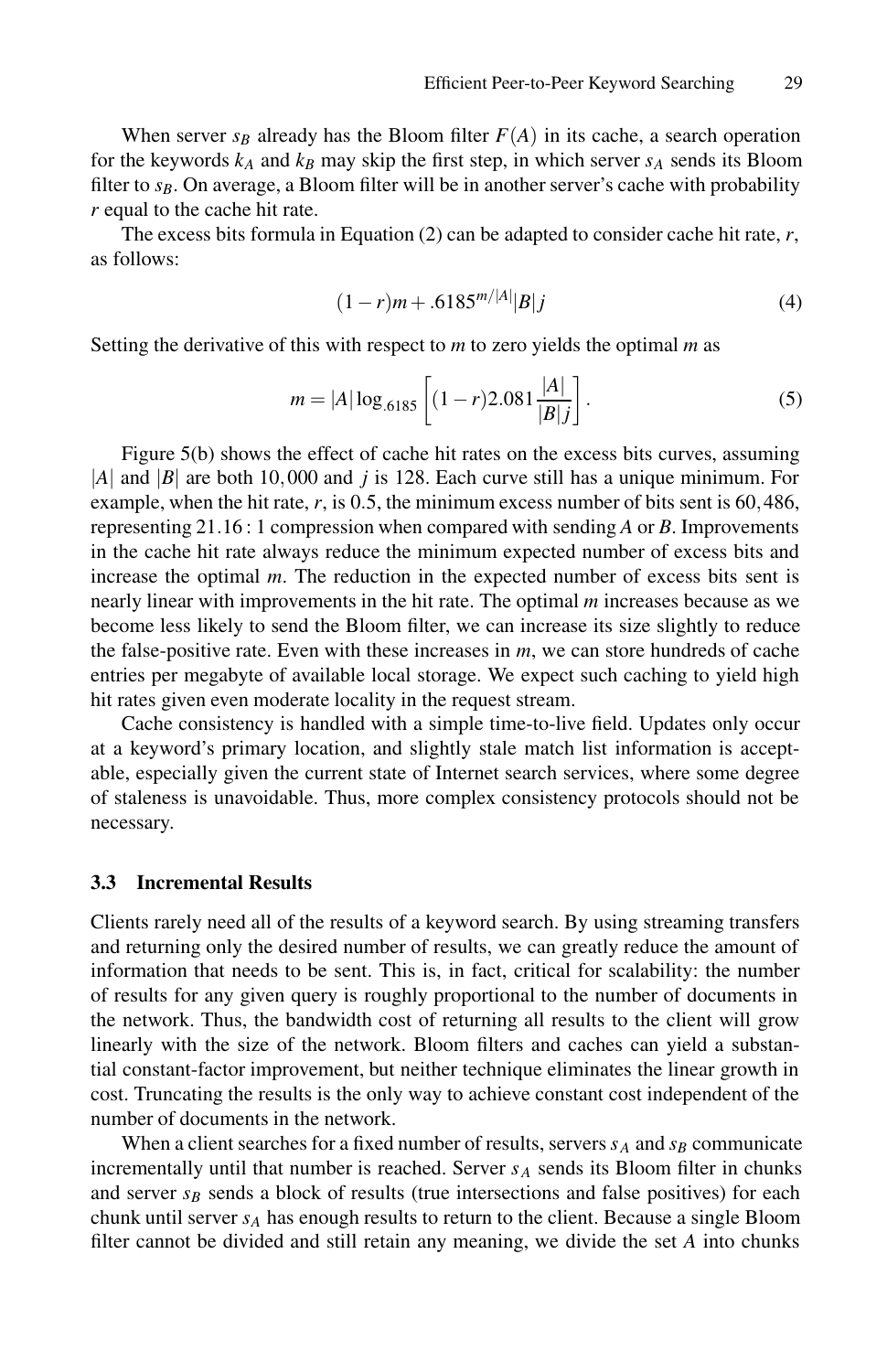and send a full Bloom filter of each chunk. The chunk size can be set adaptively based on how many elements of *A* are likely to be needed to produce the desired number of results. This protocol is shown in Figure 6. Note that  $s_A$  and  $s_B$  overlap their communication:  $s_A$  sends  $F(A_2)$  as  $s_B$  sends  $B \cap F(A_1)$ . This protocol can be extended logically to more than two participants. Chunks are streamed in parallel from server  $s_A$  to  $s_B$ , from  $s_B$  to  $s_C$ , and so on. The protocol is an incremental version of the multi-server protocol described at the end of Section 3.1.

When the system streams data in chunks, caches can store several fractional Bloom filters for each keyword rather than storing the entire Bloom filter for each keyword. This allows servers to retain or discard partial entries in the cache. A server may get a partial cache hit for a given keyword if it needs several chunks but already has some of them stored locally. Storing only a fraction of each keyword's Bloom filter also reduces the amount of space in the cache that each keyword consumes, which increases the expected hit rate.

Sending Bloom filters incrementally substantially increases the CPU costs involved in processing a search. The cost for server  $s_B$ to calculate each intersection  $B \cap F(A_i)$  is the same as the cost to calculate the entire intersection  $B \cap F(A)$  at once because each element of *B* must be tested against each chunk. This added cost can be avoided by sending



**Fig. 6.** Servers  $s_A$  and  $s_B$  send their data one chunk at a time until the desired intersection size is reached.

contiguous portions of the hash space in each chunk and indicating to  $s<sub>B</sub>$  which fraction of *B* (described as a portion of the hash space) it needs to test against  $F(A)$ .

#### **3.4 Virtual Hosts**

One key concern in a peer-to-peer system is the inherent heterogeneity of such systems. Randomly distributing functionality (e.g., keywords) across the system runs the risk of assigning a popular keyword to a relatively under-provisioned machine in terms of memory, CPU, or network capacity. Further, no hash function will uniformly distribute functionality across a hash range. Thus, individual machines may be assigned disproportionate numbers of keywords (recall that keywords are assigned to the host whose ID is closest to it in the hash range). Virtual hosts [6] are one technique to address this potential limitation. Using this approach, a node participates in a peer-to-peer system as several logical hosts, proportional to its request processing capacity. A node that participates as several virtual hosts is assigned proportionally more load, addressing heterogeneous node capabilities. Thus, a node with ten times the capacity of some baseline measure would be assigned ten virtual IDs (which means that it is mapped to ten different IDs in the hash range). An optional system-wide scaling factor for each node's number of virtual hosts further reduces the probability that any single node is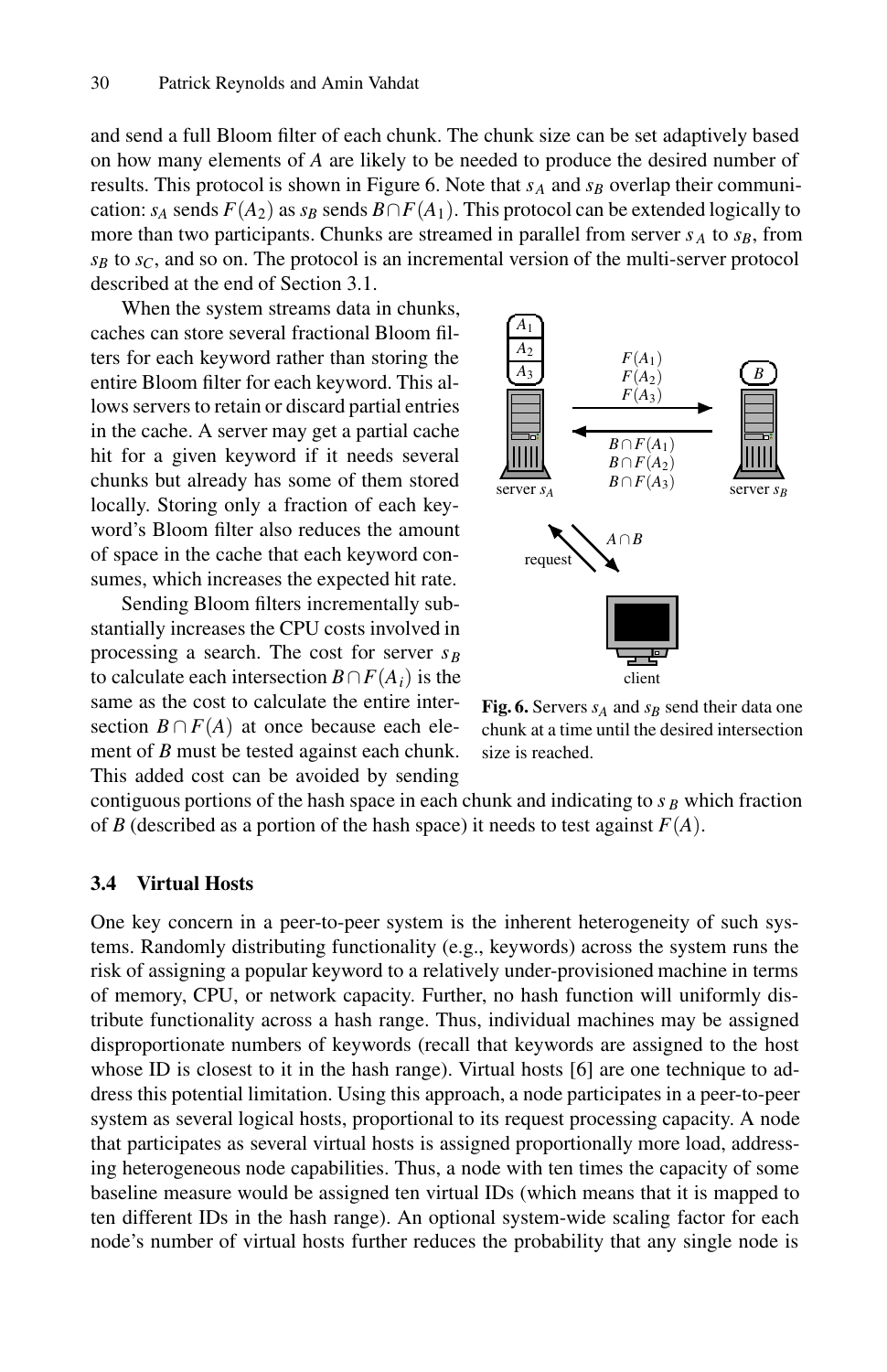assigned a disproportionately large portion of the hash range. This effect is quantified in Section 5, but consider the following example: with 100 hosts of equal power, it is likely that one or more hosts will be assigned significantly more than 1% of the hash range. However, with a scaling factor of 100, it is much less likely that any host will be assigned much more than 1% of the range because an "unlucky" hash (large portion of the hash region) for one virtual host is likely to be canceled out by a "lucky" hash (small portion of the hash region) for another virtual host on the same physical node.

#### **3.5 Discussion**

Two of the techniques described here, Bloom filters and caching, yield constant-factor improvements in terms of the number of bytes sent and the end-to-end query latency. Bloom filters compress document ID sets by about one order of magnitude, in exchange for either added latency or a configurable probability of false positives. Caching exploits re-referencing and sharing in the query workload to reduce the probability that document ID sets need to be sent. However, even together, these techniques leave both bytes sent and end-to-end query time roughly proportional to the number of documents in the system.

The third technique, incremental results, reduces the number of bytes sent and the end-to-end query latency to a constant in most cases. As long as the user wants only a constant number of results, only a constant amount of work will be done, regardless of how many possible results exist in the system. Incremental results yield no improvement in some unusual cases, however. If the user searches for several keywords that are individually popular but mostly uncorrelated in the document space, there may be a small but nonzero number of valid results  $<sup>1</sup>$ . If the number of results is nonzero but</sup> smaller than the number that the client requests, the system must consider the entire search space, rendering incremental results useless. In cases such as this, the entire search space must be considered, and incremental results will increase, rather than decrease, the number of bytes sent and the end-to-end query latency. However, caching may alleviate the problem if the words used are popular in search queries, and Bloom filters still yield approximately a ten-to-one compression factor.

We expect that searches containing popular but uncorrelated keywords will be rare. In our IRCache search trace, most of the queries with small numbers of results had uncommon (often misspelled) keywords. Uncommon keywords—i.e., those with few matching documents—are easy to handle, as discussed in Section 3.1. The system considers the least common keyword first, bounding the maximum size of any intersection set sent for the remainder of the query.

#### **3.6 Ranking of Results**

Two of our optimization techniques, Bloom filters and incremental results, complicate problem of ranking results. Bloom filters roughly convey membership in a set, but they

<sup>&</sup>lt;sup>1</sup> One example of a difficult search is "OpenBSD birthday pony," suggested by David Mazières at New York University. In recent Google searches, these three keywords match two million, eight million, and two million documents, respectively. Only fifteen documents contain all three.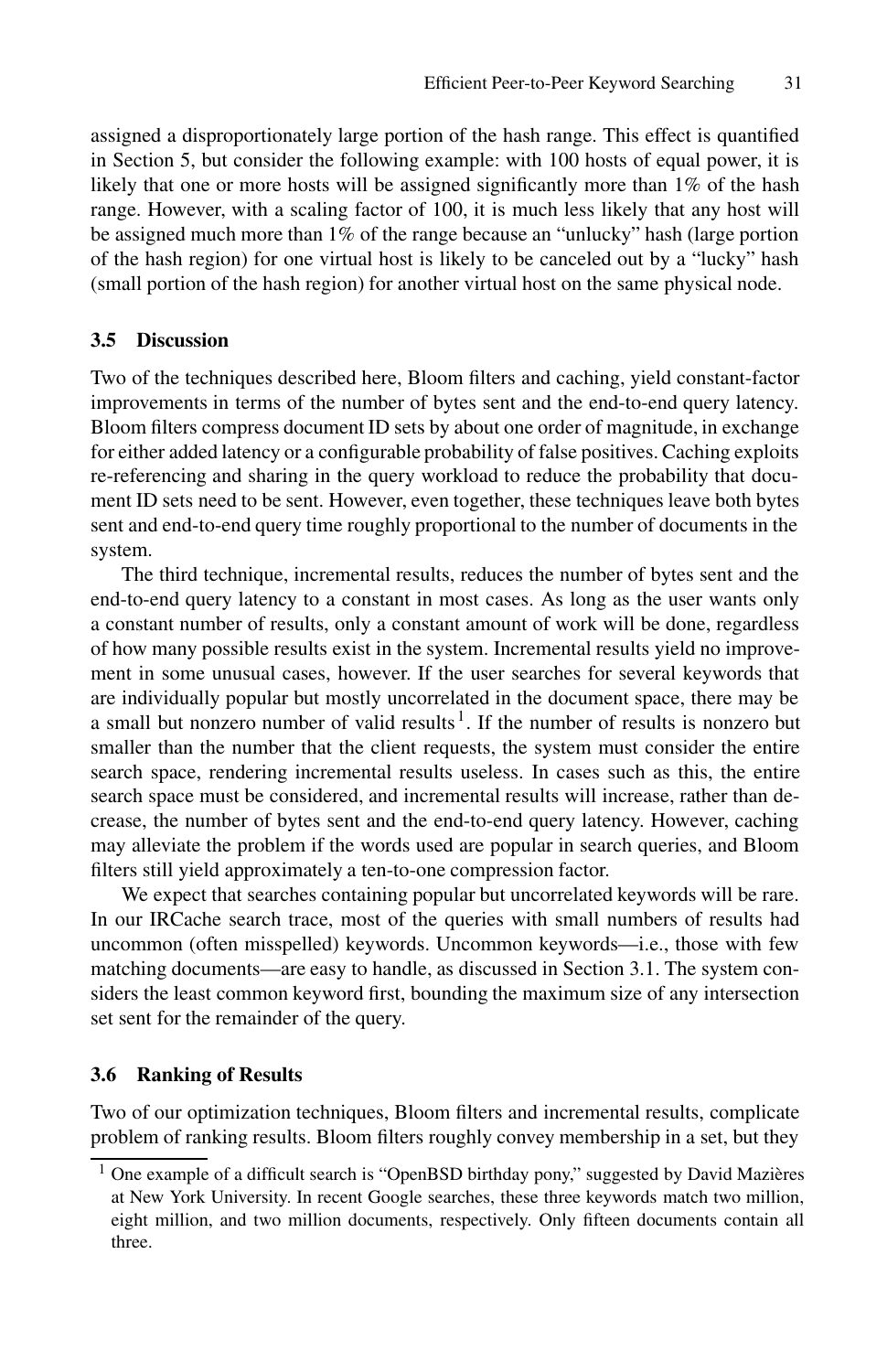do not provide the ability to order set members or to convey additional data with each member, such as a word's position in a document. The uncompressed response message containing  $B \cap F(A)$  can contain document-ranking or word-position information, which would give server  $s_A$  enough information to generate rankings based on both keywords,  $k_A$  and  $k_B$ . However, in Section 3.1, we suggested eliminating this uncompressed response message. Doing so eliminates the ability to consider  $k_A$  in any ranking techniques.

Incremental results can alleviate the problems with Bloom filters. If each chunk sent contains document IDs with strictly lower rankings than in previous chunks, then the first results returned to the client will be the best, though order within a chunk will not be preserved. However, in Section 3.3 we suggested sending contiguous portions of the hash space in each chunk to save processing time on server  $s_B$ . These two techniques are mutually exclusive.

We believe that ranking documents is more important than eliminating one additional message or saving processing time. However, this trade-off can be determined at run time according to user preference.

## **3.7 Load Balancing**

A vertically partitioned index distributes keywords randomly, resulting in a binomial (roughly normal) distribution of the number of keywords on each node. However, keyword appearance popularity (i.e., the size of the keyword's match-list) and search popularity are both roughly Zipf-distributed. Keyword appearance popularity determines the storage required, and keyword search popularity determines processing loads. Both contribute to network loads. The resulting storage, processing, and network loads are less evenly distributed than with a horizontally partitioned index. Virtual hosts alleviate the problem by assigning larger loads to more capable nodes, but they do not make load any more balanced. Increasing the size of the network and the number of documents results in somewhat more balanced load. As long as the network is over-provisioned, which many peer-to-peer networks are, we believe that load balancing will not be a problem.

# **4 Simulation Infrastructure**

The simple analysis described above in Section 3 provides some insight into the potential benefits of our three approaches toward efficiently supporting peer-to-peer search. However, the actual benefits and tradeoffs depend heavily upon target system characteristics and access patterns. To test the validity of our approach under a range of realistic circumstances, we developed a simulation infrastructure implementing our three techniques. In this section, we discuss the details of this simulation infrastructure before presenting the results of our evaluation in Section 5.

## **4.1 Goals**

Our goal in writing the simulator was to test the system with a realistic workload and to test the effects of parameters and features that did not lend themselves to tractable analysis. In particular, we tested the effects of the number of hosts in the network, the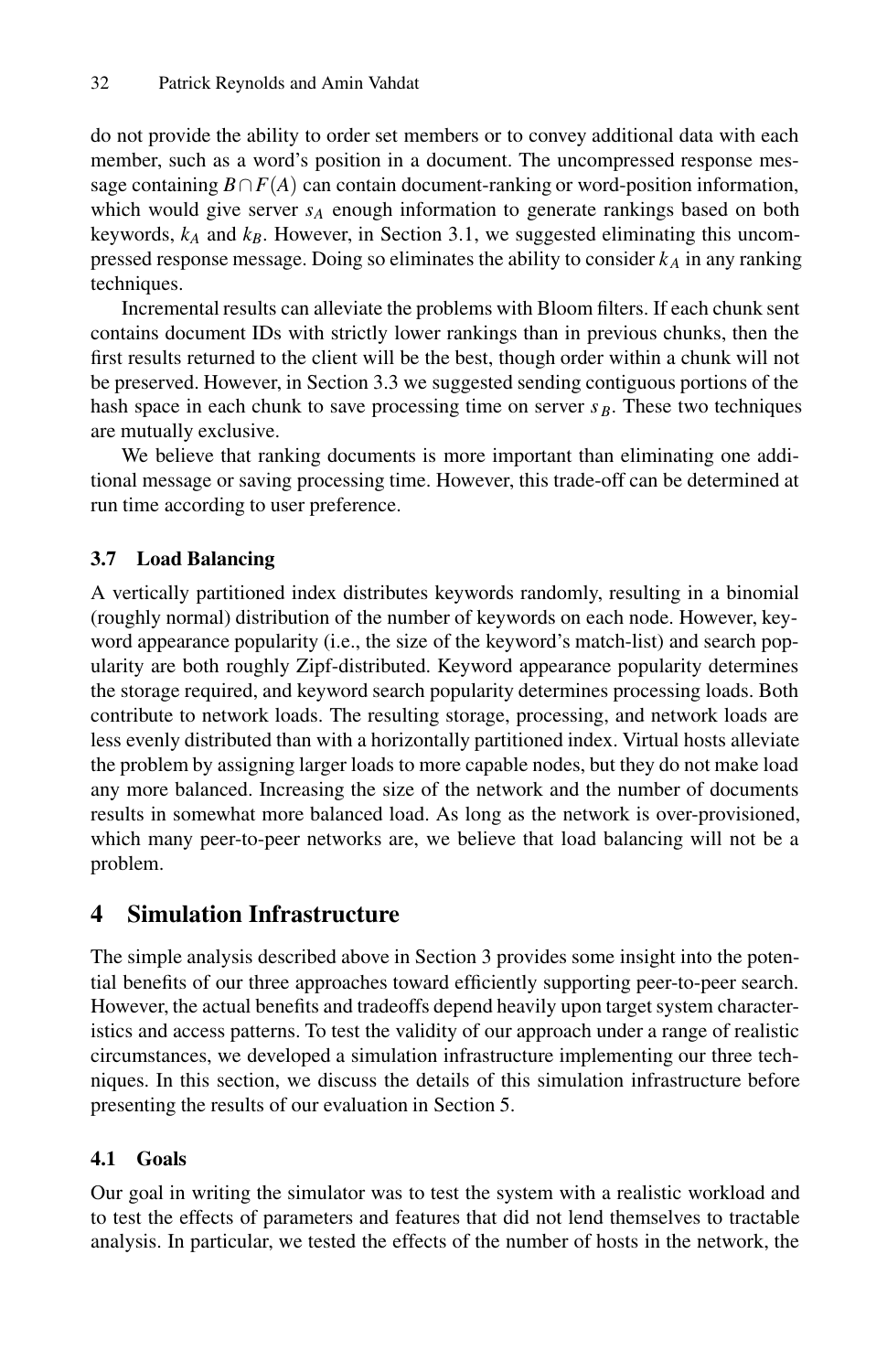use of virtual hosts, the Bloom filter threshold, Bloom filter sizes, caching techniques, and the use of incremental results. We also tested the system's sensitivity to varying network characteristics.

The Bloom filter threshold refers to the document set size below which a host transmits a full list rather than a Bloom-compressed set. For small documents, the total bandwidth consumed for transmission to a remote host (for set intersection) may be so small that it may not be worth the CPU time required to compress the set. Eliminating the Bloom step further eliminates the need to return to the transmitting host to eliminate false positives from the intersection. Typically, we find that the extra CPU overhead and network overhead of returning the result is worth the substantial saving in network bandwidth realized by using Bloom filters. In Section 5, we quantify this effect for a variety of Bloom thresholds.

Bloom filter sizes affect the number of false positives transmitted during the search process. If the client is willing to accept some probability of false positives (a returned document containing only a subset of the requested keywords), sufficiently large Bloom filters can meet the client's accepted false-positive rate and eliminate the need to revisit nodes to remove false positives, as described in Section 3.1. That is, small Bloom filters result in significant compression of a keyword-set size at the cost of either generating more false positives in the result returned to the client or requiring the transmission of the intersection back to the originating host for false positive elimination.

#### **4.2 Design**

The simulator runs as a single-threaded Java application. We implement the inverted index, word-to-host mapping, and host measurement (in this case, random generation) in separate classes so that much of the simulator could be reused in a full implementation of our protocol. Our simulations use a real document set and search trace. The document set totals 1.85 GB of HTML data, comprising 1.17 million unique words in 105,593 documents, retrieved by crawling to a recursion depth of five from 100 seed URLs [4]. The searches performed are read from a list of 95,409 searches containing 45,344 unique keywords. The search trace is the IRCache log file described in Section 1. Note that the results presented in this paper are restricted to these particular traces. However, we do not expect the benefits of our techniques to differ significantly for other workloads.

Hosts in the network are generated at random based on configurable distributions for upload speed, download speed, CPU speed, and local storage capacity. We use three distributions for network speeds: one with all modems, one with all backbone links, and one based on the measurements of the Gnutella network performed by Saroiu et al [18]. This last heterogeneous set contains a mixture of modems, broadband connections (cable/DSL) and high-speed LAN connections. Our CPU speed distribution is roughly a bell curve, with a mean of 750 MIPS, and our local storage distribution is a heavytailed piece-wise function ranging from 1 MB to 100 MB. We experimented with a broad range of host characteristics and present the results for this representative subset in this paper. To generate random latencies, we place hosts at random in a 2,500-mile square grid and assume that network packets travel an average of 100,000 miles per second.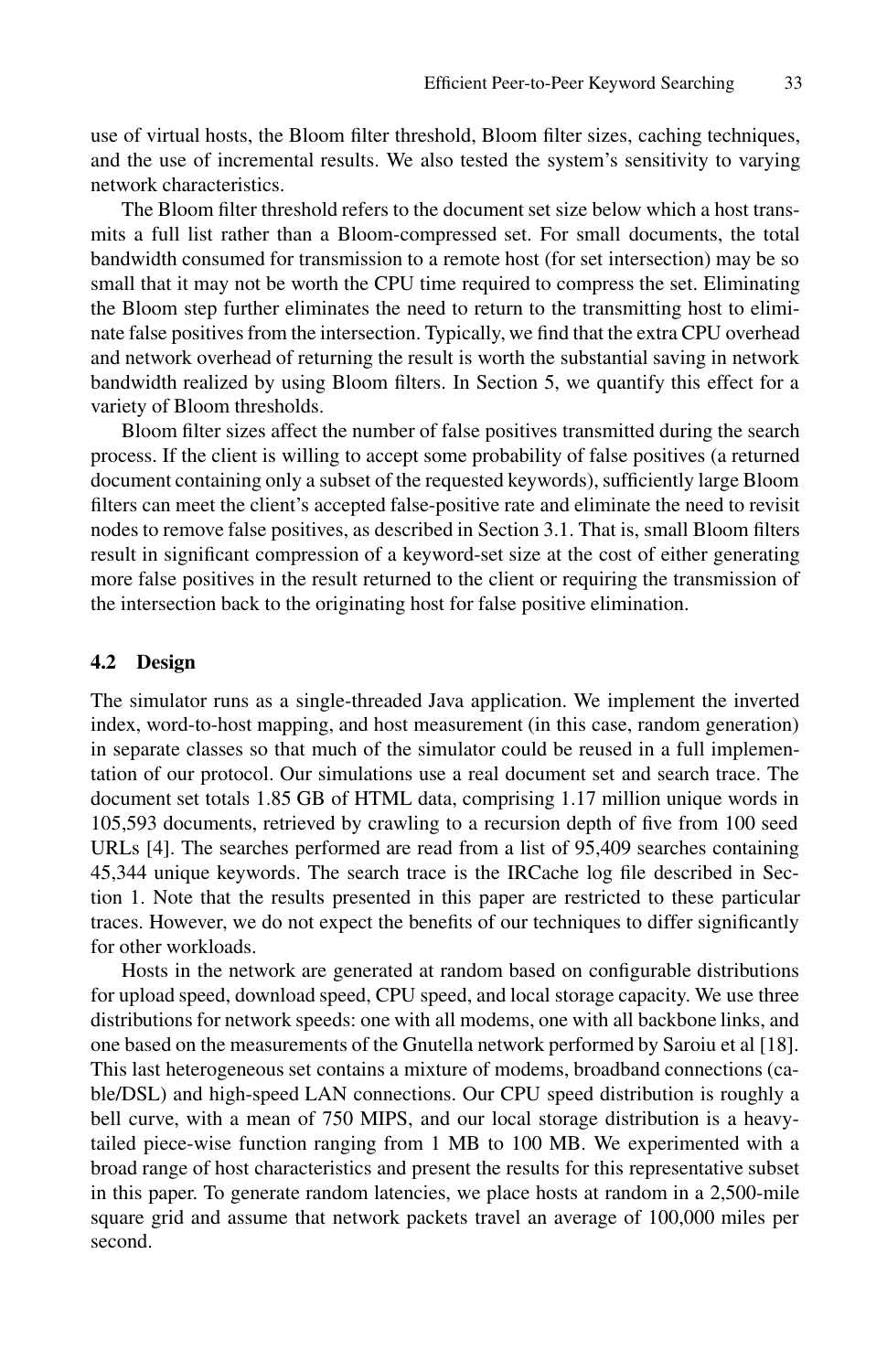The time required to send a network message is the propagation time, as determined by the distance between the hosts involved, plus the transmission time, as determined by the minimum of the sender's upload speed and the recipient's download speed, and the size of the packet. The total network time for a search is the sum of the latency and transmission time for all packets sent among server nodes processing the query. We ignore the time spent by the client sending the initial query and receiving the results because these times are constant and independent of any search architecture, whether centralized or distributed.

Document IDs are assumed to be 128 bits. The time required to look up words in a local index or perform intersections or Bloom filter operations is based on the CPU speed and the following assumptions for operation costs: 1,500 simple operations per hit to look up words in an index, 500 simple operations per element to intersect two result sets, and 10,000 simple operations per document ID inserted into a Bloom filter or checked against a Bloom filter received from another host. We believe that in general, these assumptions place an upper bound on the CPU cost of these operations. Even with these assumptions, we find that network time typically dominates CPU time for our target scenarios.

We determine the number of virtual hosts to assign each simulated node based on its network and CPU speeds when compared to a baseline host. The baseline host has a 57.5 MIPS CPU and 30 Kbit/s network links. These speeds were chosen as those required to compute and transmit 5,000 Bloom operations per second. Each node is compared to the baseline host in three categories: upload speed, download speed, and CPU speed. The nodes's minimum margin over the baseline host in these three categories is rounded down and taken to be its number of virtual hosts.

To perform each query, the simulator looks up each keyword in the inverted index, obtaining up to *M* results for each, where *M* is the incremental result size. Each host intersects its set with the data from the previous host and forwards it to the subsequent host, as described in Section 3.1. Each node forwards its current intersected set as either a Bloom filter or a full set, depending on whether or not the set is larger than the Bloom threshold. After each peer performs its part of the intersection, any node that sent a Bloom filter in the first pass is potentially revisited to remove false positives. If the number of resulting documents is at least as large as the the desired number, the search is over. Otherwise, *M* is increased adaptively to twice what appears to be needed to produce the desired number of results, and the search is rerun.

At each step, a host checks its cache to see if it has data for the subsequent host's document list in its local cache. If so, it performs the subsequent host's portion of the intersection locally and skips that host in the sending sequence.

#### **4.3 Validation**

We validated our simulator in two ways. First, we calculated the behavior and performance of short, artificial traces by hand and confirmed that the simulator returns the same results. Second, we varied the Bloom filter size, *m*, in the simulator and compared the results to the analytical results presented in Section 3.1. The analytical results shown in Figure 5(b) closely resemble the simulated results shown in Figure 9(a).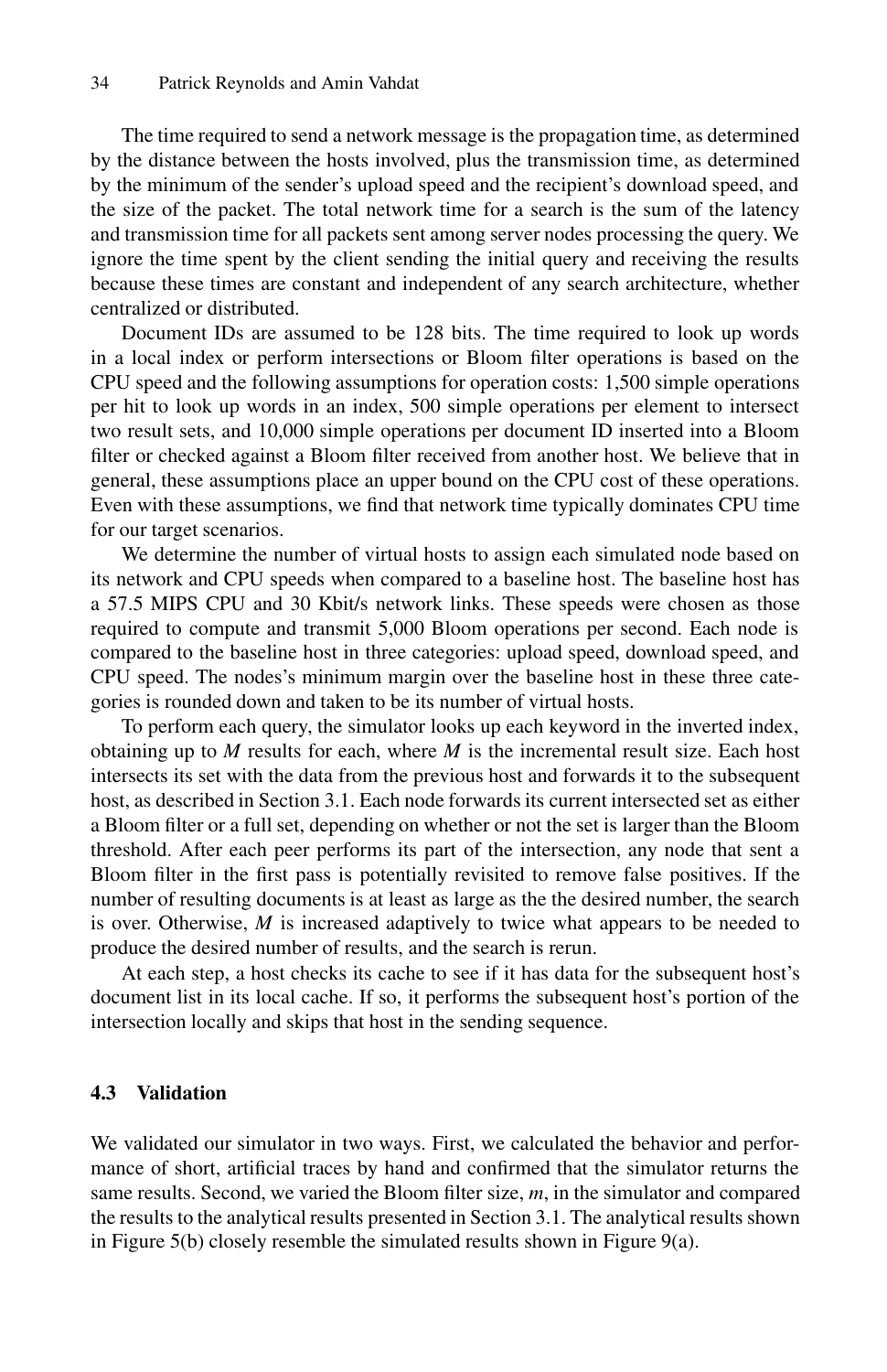

(a) The number of bytes sent increases very little beyond networks of 100 hosts. Enabling virtual hosts reduces the number of bytes sent by about 18%. Scaling the number of virtual hosts reduces the number of bytes sent by an additional 18%.



(b) Virtual hosts cut the amount of time spent transmitting by up to 60%. Scaling the number of virtual hosts yields a small additional improvement.

**Fig. 7.** Network scaling and virtual hosts.

## **5 Experimental Results**

The goal of this section is to understand the performance effects of our proposed techniques on a peer-to-peer search infrastructure. Ideally, we wish to demonstrate that our proposed peer-to-peer search system scales with system size (total resource consumption per search grows sub-linearly with the number of participating hosts) and that techniques such as Bloom filters and caching improve the performance of individual requests. Primarily, we focus on the metric of bytes sent per request. Techniques such as caching and the use of Bloom filters largely serve to reduce this metric. Reducing bytes per request has the added benefit of reducing total time spent in the network and hence end-to-end client perceived latency. We also study the effects of the distribution of network and CPU characteristics on overall system performance. One challenge with peer-to-peer systems is addressing the subset of hosts that have significantly less computation power and network bandwidth than is required to support a high-performance search infrastructure.

Finally, although we implemented incremental results, we do not present results for this technique here because our target document set is not large enough to return large numbers of hits for most queries. For our workload, this optimization reduces network utilization by at most 30% in the best case. However, we believe this technique will be increasingly valuable as the document space increases in size.

#### **5.1 Scalability and Virtual Hosts**

A key goal of our work is to demonstrate that a peer-to-peer search infrastructure scales with the number of participating hosts. Unless otherwise specified, the results presented in this section all assume the heterogeneous distribution [18] of per-peer network connectivity and the default distribution of CPU power described in Section 4. Caching and Bloom filters are both initially turned off. As shown in Figure 7(a), increasing the number of hosts in the simulation has little effect on the total number of bytes sent. With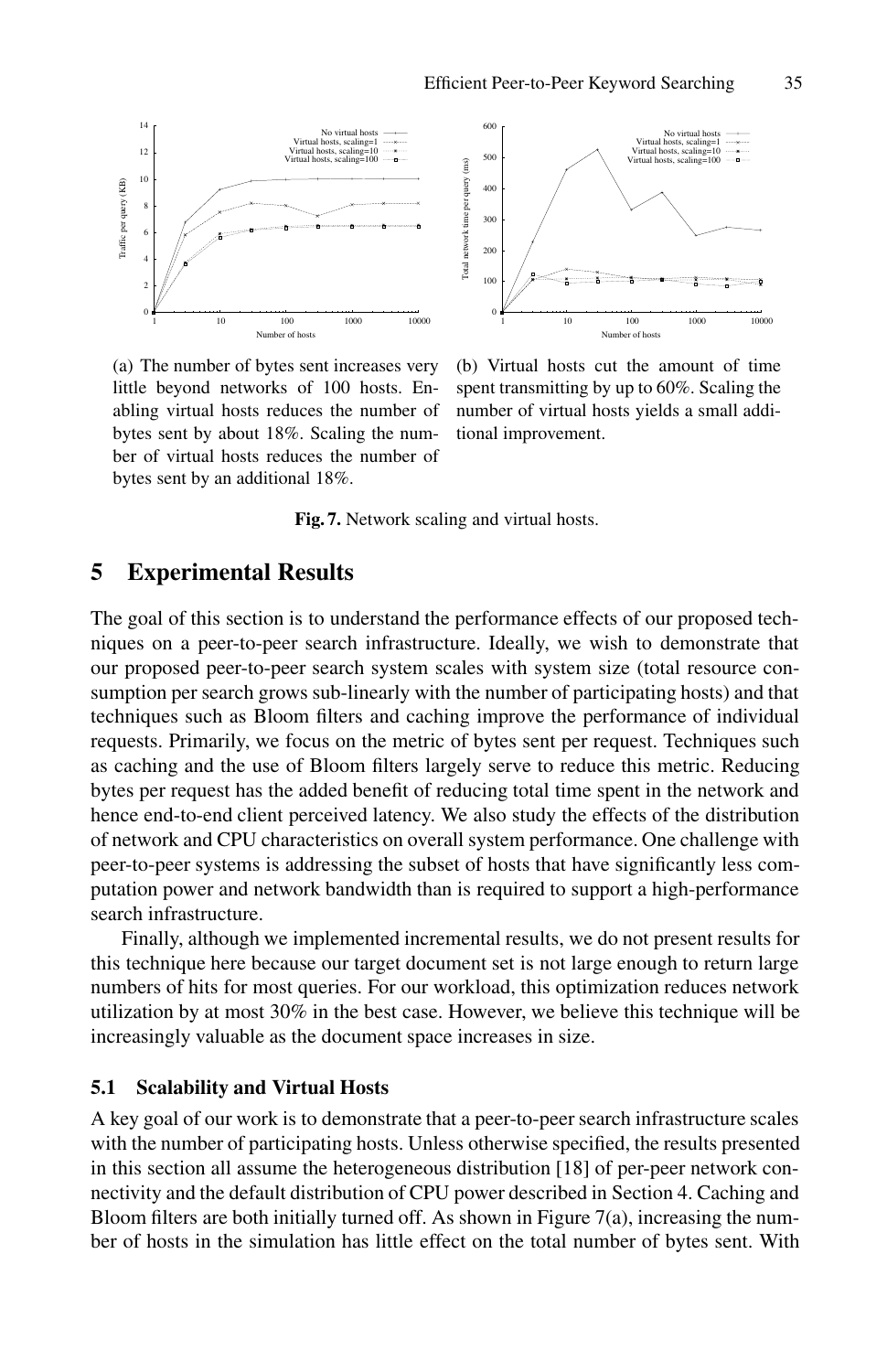very small networks, several keywords from a query may be located on a single host, resulting in entirely local handling of parts of the query. However, beyond 100 hosts, this probability becomes insignificant, and each *n*-keyword query must contact *n* hosts, independent of the size of the system.

In addition to demonstrating the scalability of the system, Figures  $7(a)$  and  $7(b)$ also quantify the benefits of the use of virtual hosts in the system. Recall that when virtual hosts are turned on, each node is assigned a number of hosts based on its capacity relative to the predefined baseline described in Section 4. The virtual host scaling factor further multiplies this number of hosts by some constant value to ensure that each physical host is assigned a uniform portion of the overall hash range as discussed in Section 4. Overall, virtual hosts have a small effect on the number of total bytes sent per query. This is because enabling virtual hosts concentrates data mostly on powerful hosts, increasing the probability that parts of a query can be handled entirely locally. Virtual host scaling results in better expected load balancing, which very slightly decreases the amount of data that must be sent on average.

Although virtual hosts have little effect on how much data must be sent, they can significantly decrease the amount of time spent sending the data, as shown in Figure 7(b). By assigning more load to more capable hosts, the virtual hosts technique can cut network times by nearly 60%. Using virtual host scaling further decreases expected network times by reducing the probability that a bottleneck host will be assigned a disproportionate amount of load by mistake. Thus, while total bytes sent decreases only slightly as a result of better load balancing, total network time decreases significantly because more capable hosts (with faster network connections) become responsible for a larger fraction of requests.

#### **5.2 Bloom Filters and Caching**

Having established the scalability of our general approach, we now turn our attention to the additional benefits available from the use of Bloom filters to reduce network utilization. In particular, we focus on how large the Bloom filter should be and for what minimum data set size it should be invoked. Using Bloom filters for every transfer results in substantial unnecessary data transmissions. Any time a Bloom filter is used, the host using it must later revisit the same query to eliminate any false positives. Thus, Bloom filters should only be used when the time saved will outweigh the time spent sending the



**Fig. 8.** Using Bloom filters less often significantly reduces the amount of data sent by eliminating the need to revisit nodes to eliminate false positives.

clean-up message. Figure 8 shows the total bytes transmitted per query as a function of the Bloom filter threshold, assuming the default value of 6 bits per Bloom entry. We find that the optimal Bloom filter threshold for our trace was approximately 300. Any set below this size should be sent in its entirety as the savings from using Bloom filters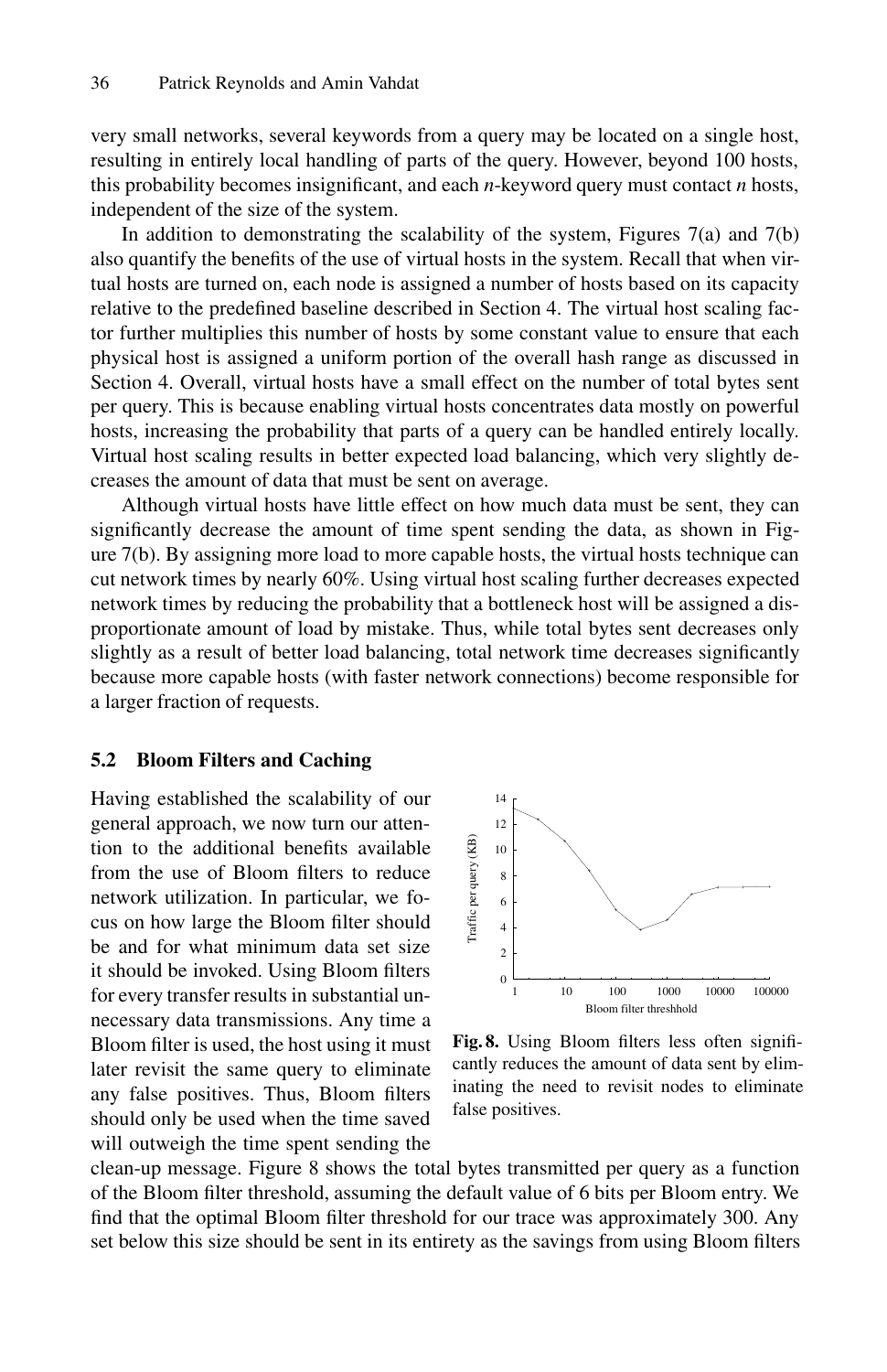

**Fig. 9.** Network costs as a function of Bloom filter size.

do not outweigh the network (not to mention latency) overhead of revisiting the host to eliminate false positives.

Next, we consider the effects of varying the number of bits per entry in the Bloom filter and of caching on total network traffic. Figure  $9(a)$  plots the total number of bytes transmitted as a function of the Bloom filter size. The two sets of curves represent the case when we enable and disable caching. Within each set, we set a maximum rate of allowable false positives in the set of documents returned to the user for a particular query, at 0%, 1%, and 10%. When the client allows 1% or 10% false positives, false-positive removal steps may sometimes be eliminated; increasing the Bloom filter size enhances this effect. Figure 9(b) shows that allowing false positives has significantly more effect on varying total network time than it does on bytes transferred as it eliminates a number of required message transmissions.

The effects of caching shown in Figure 9(a) are similar to those derived analytically in Figure 5(b). Caching decreases the total amount of data sent and increases the optimal Bloom filter size: in this case, from 18 bits per entry to 24 bits per entry. For optimal Bloom filter sizes of 18 and 24 bits per entry in the no-caching and caching cases respectively, our caching technique introduces more than a 50% reduction in the total number of bytes transmitted per query.

#### **5.3 Putting It All Together**

We now present the end-to-end average query times considering all of our optimizations under a variety of assumed network conditions. We break down this end-to-end time into the three principal components that contribute to end-to-end latency: CPU processing time, network transmission time (bytes transferred divided by the speed of the slower network connection speed of the two communicating peers), and latency (determined by the distance between communicating peers). Recall from Section 4 that we do not measure the time associated with either the client request or the final response as the size of these messages is independent of our optimization techniques.

Figure 10 shows three bar charts that break down total end-to-end search time under the three network conditions described in Section 4: WAN, Heterogeneous, and Modem. For each network setting there are four individual bars, representing the effects of virtual hosts on or off and of caching on or off. Each bar is further broken down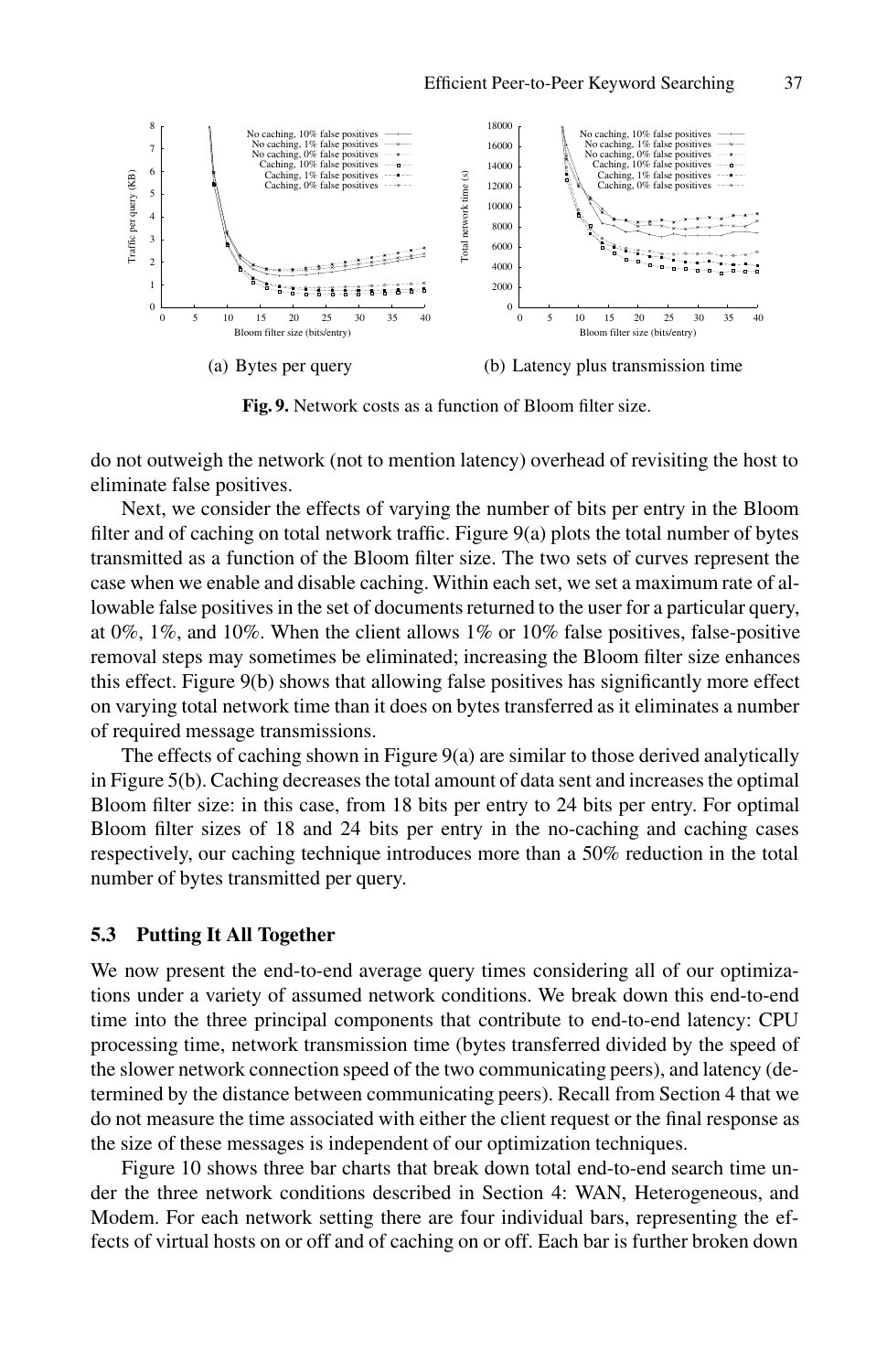into network transmission time, CPU processing time, and network latency. In the case of an all-modem network, end-to-end query time is dominated by network transmission time. The use of virtual hosts has no effect on query times because the network set is homogeneous. Caching does reduce the network transmission portion by roughly 30%. All queries still manage to complete in 1 second or less because, as shown in Figure 9(a) the use of all our optimizations reduces the total bytes transferred per query to less than 1,000 bytes for our target workload; a 56K modem can transfer 6 KB/sec in the best case. However, our results are limited by the fact that our simulator does not model network contention. In general, we expect the per-query average to be worse than our reported results if any individual node's network connection becomes saturated. This limitation is significantly mitigated under different network conditions as individual nodes are more likely to have additional bandwidth available and the use of virtual hosts will spread the load to avoid underprovisioned hosts.

In the homogeneous WAN case, network time is negligible in all cases given the very high transmission speeds. The use of caching reduces latency and CPU time by 48% and 30%, respectively, by avoiding the need to calculate and transmit Bloom filters in the case of a cache hit. Enabling virtual hosts reduces the CPU time by concentrating requests on the subset of WAN nodes with more CPU processing power. Recall that although the network is homogeneous in this case we still have heterogeneity in CPU processing power as described in Section 4.

Finally, the use of virtual hosts and caching together has the most pronounced effect on the heterogeneous network, together reducing average per-query response times by 59%. In particular, the use of virtual hosts re-



**Fig. 10.** Isolating the effects of caching, virtual hosts, and different network characteristics for optimal Bloom threshold (300) and Bloom filter sizes (18/24 for caching on or off).

duces the network transmission portion of average query response times by 48% by concentrating keywords on the subset of nodes with more network bandwidth. Caching uniformly reduces all aspects of the average query time, in particular reducing the latency components by 47% in each case by eliminating the need for a significant portion of network communication.

## **6 Related Work**

Work related to ours can be divided into four categories: the first generation of peerto-peer systems; the second-generation, based on distributed hash tables; Web search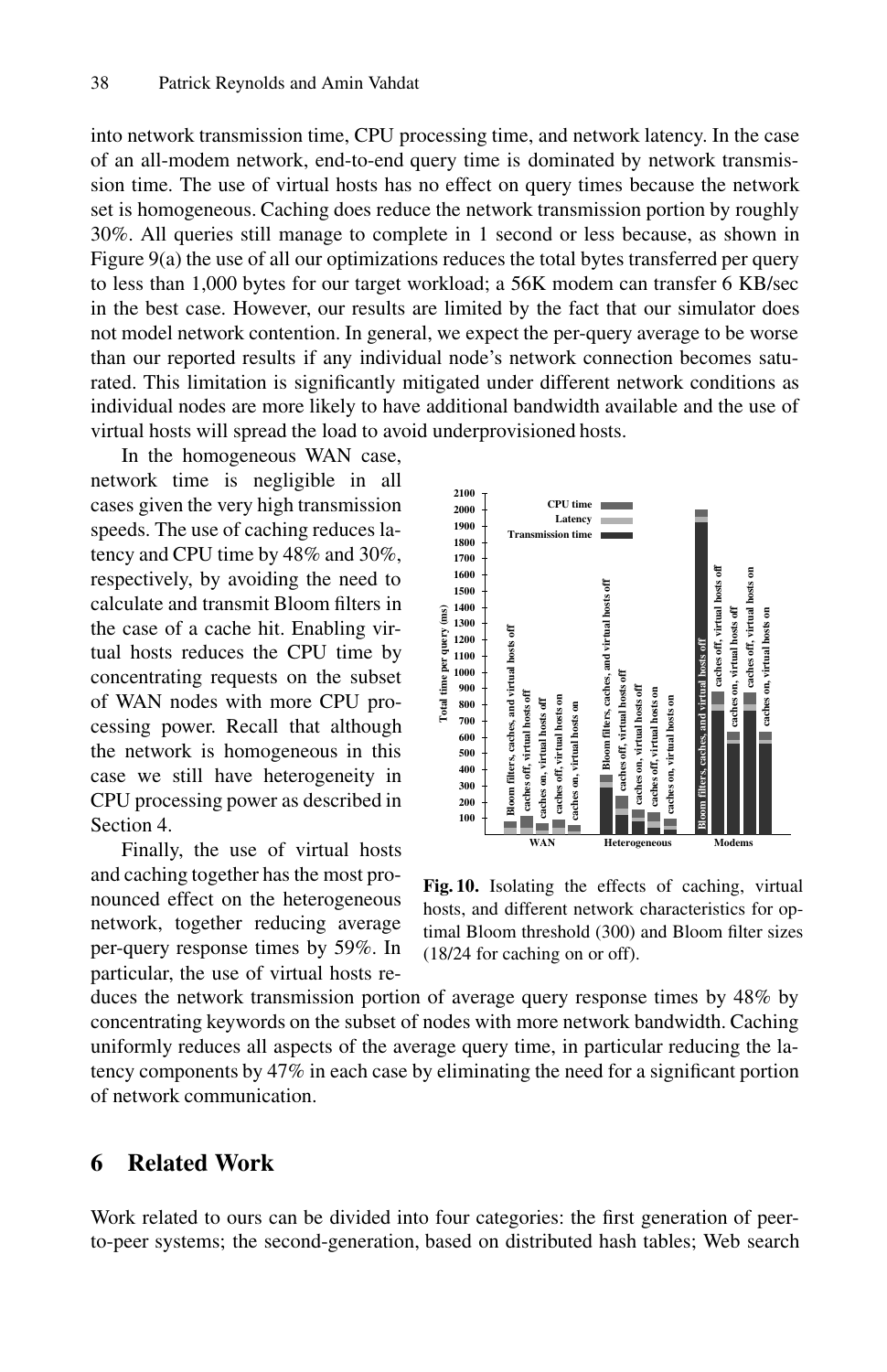engines; and database semijoin reductions. We dealt with DHT-based systems in Section 1. The others, we describe here.

The first generation of peer-to-peer systems consists of Napster [14], Gnutella [8], and Freenet [5, 9]. Napster and Gnutella both use searches as their core location determination technique. Napster performs searches centrally on well-known servers that store the metadata, location, and keywords for each document. Gnutella broadcasts search queries to all nodes and allows each node to perform the search in an implementation-specific manner. Yang and Garcia-Molina suggest techniques to reduce the number of nodes contacted in a Gnutella search while preserving the implementation-specific search semantics and a satisfactory number of responses [20]. Freenet provides no search mechanism and depends instead on well-known names and well-known directories of names.

Web search engines such as Google [3] operate in a centralized manner. A farm of servers retrieves all reachable content on the Web and builds an inverted index. Another farm of servers performs lookups in this inverted index. When the inverted index is all in one location, multiple-keyword searches can be performed with entirely localarea communication, and the optimizations presented here are not needed. Distributing the index over a wide area provides greater availability than the centralized approach. Because our system can take advantage of the explicit insert operations in peer-to-peer systems, we also provide more up-to-date results than any crawler-based approach can.

The general problem of remotely intersecting two sets of document IDs is equivalent to the database problem of performing a remote natural join. We are using two ideas from the database literature. Sending only the data necessary for the intersection (i.e., join) comes from work on semijoin reductions [1]. Using a Bloom filter to summarize the set of document IDs comes from work on Bloom joins [12, 13].

## **7 Conclusions**

This paper presents the design and evaluation of a peer-to-peer search infrastructure. In this context we make the following contributions. First, we show that our architecture is scalable; global network state and message traffic grows sub-linearly with increasing network size. Next, relative to a centralized search infrastructure, our approach can maintain high performance and availability in the face of individual failures and performance fluctuations through replication. Finally, through explicit document publishing, our distributed keyword index delivers improved completeness and accuracy relative to traditional spidering techniques.

One important consideration in our architecture is reducing the overhead of multikeyword conjunctive searches. We describe and evaluate a number of cooperating techniques—Bloom filters, virtual hosts, caching, and incremental results—that, taken together, reduce both consumed network resources and end-to-end perceived client search latency by an order of magnitude for our target workload.

### **Acknowledgments**

We are grateful to Duane Wessels of the IRCache project (supported by NSF grants NCR-9616602 and NCR-9521745) for access to their trace data files. We would also